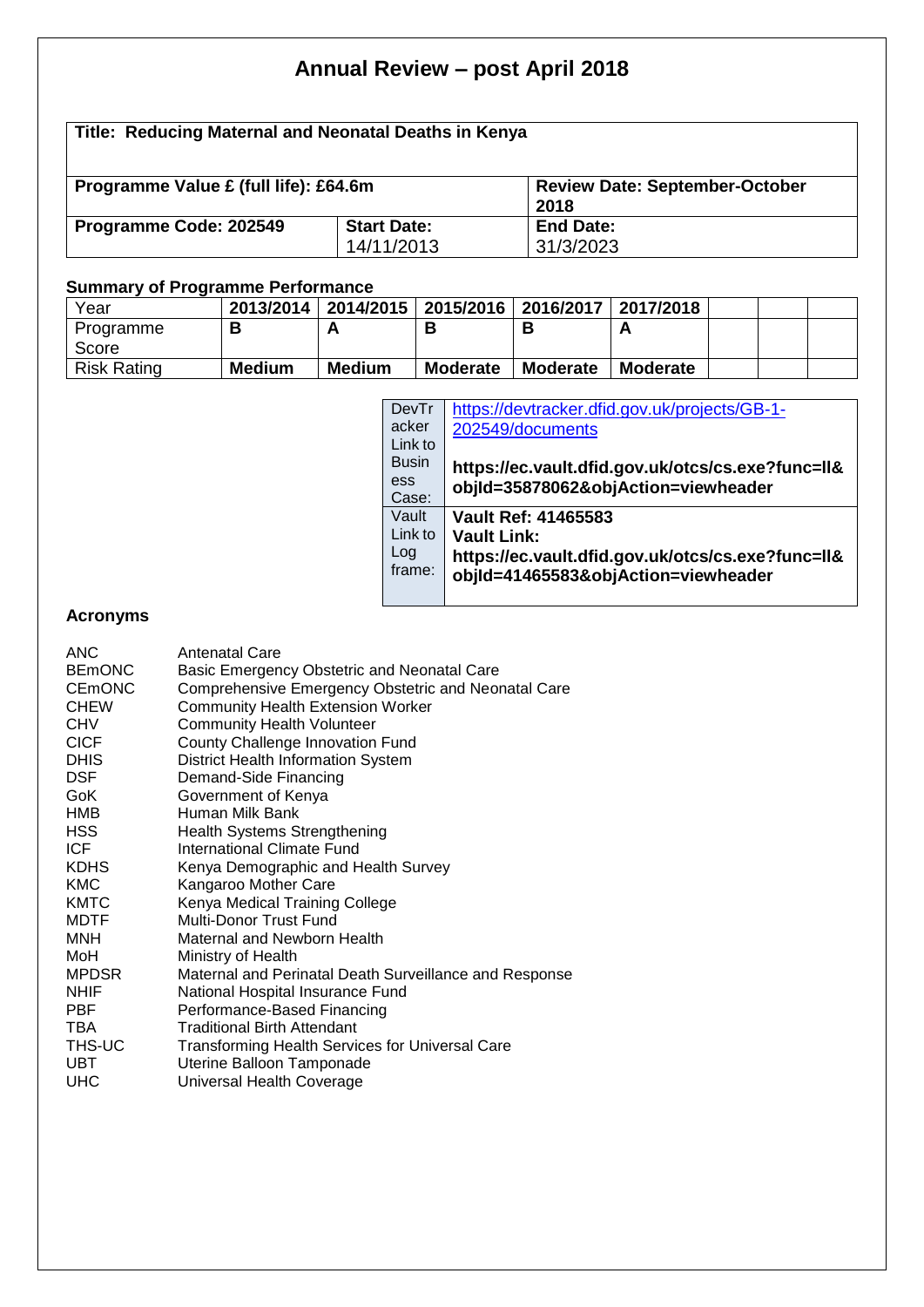## **A. Summary and Overview**

**Description of programme** Kenya has some of the highest rates of maternal and neonatal mortality in the world at 360/100,000 and 22/1,000 live births respectively (Kenya Demographic and Health Survey, KDHS, 2014). Translated into numbers - this equates to about 7000 maternal deaths and 29,000 neonatal deaths per year in Kenya<sup>1</sup>. The DFID-funded Reducing Maternal and Neonatal Death in Kenya programme aims to reduce mortality through increased access to and utilisation of quality maternal and newborn health (MNH) services. The original programme design focused on improving the knowledge and skills of health workers to provide emergency obstetric and neonatal care (EmONC), strengthening health systems and interventions to increase demand for MNH services in six of Kenya's 47 counties (Homa Bay, Turkana, Garissa, Kakamega, Nairobi and Bungoma<sup>2</sup>).

Training for health workers has been implemented by the Liverpool School of Tropical Medicine (LSTM); health systems strengthening and demand-side interventions in Bungoma has been implemented by Marie Stopes International/Options Consultancy Services (Options) under the 'MANI programme'; and health systems strengthening and demand-side interventions is implemented in the other five counties by UNICEF (ended at the end of 2017). LSTM have provided support to train health workers to be better skilled and better able to provide quality of care during birth, including both in-service (on the job) and pre-service (whilst still in training colleges) trainings for health workers. LSTM have also developed robust evidence on the scale of maternal deaths, conducting the first ever national study into the scale and cause of maternal deaths in Kenya - the confidential enquiry into maternal deaths (CEMD) with support from this programme.

Options and UNICEF have implemented green energy upgrading of health facilities in their respective counties using renewable technology installation. This has improved electricity supply and costeffectiveness since power is generated from solar energy and is easy to maintain. Furthermore, Options, together with KPMG, has managed a County Innovation Challenge Fund (CICF) to test and scale up innovative approaches in the six programme counties. Options has also engaged a media partner, Internews, to improve media reporting of health issues and build the capacity of government health officials and journalists. UNICEF was also responsible for health system strengthening (HSS) support to the national Ministry of Health (MoH) and overall programme coordination.

The programme faced several challenges including doctors/nursing strikes in the counties following grievances about salaries, working conditions and promotions. The strikes affected delivery of essential services such as antenatal clinics, skilled delivery and immunisation services. Other challenges faced are low supplies in the blood bank which is a common problem in the counties. Although the Kenya National Blood Transfusion Service has been tasked with distributing blood across Kenya, many health facilities are faced with shortages.

The programme started in November 2013 and was due to end in 2019. Through an addendum to the Business Case it has now been extended to March 2023 with a total programme budget of £64.6m<sup>3</sup>.

The programme overall has significantly changed since its inception. The timeframe for the remaining components and summary of changes are listed here:

- The UNICEF component of the programme was closed at the end of 2017 following a DFID Portfolio Quality Review where the decision was taken to focus on the stronger performing elements of the programme
- Options' activities in Bungoma and Internews activities will be completed at the end of 2018.
- CICF activities will be completed in June 2019.

- LSTM activities are expected to be extended until March 2023,
- New health system strengthening (HSS) technical assistance for MNH to the MoH and 20 priority counties, will be funded together with the US and Denmark, through a World Bank Multi-Donor Trust Fund (MDTF) from September 2018 to September 2022.

<sup>&</sup>lt;sup>1</sup> The first ever national confidential enquiry into maternal deaths in Kenya -which this programme supported -put the number of maternal deaths at 6-8000/year. The neonatal deaths figure comes from DHIS2 -the national health information system and is widely understood to be an underestimate.

 $2$  These six counties were chosen when the programme started based on having some of the worst MNH indicators in the country.

<sup>3</sup> The extension from 2019 to 2023 was worth £4m to enable DFID to join the WB-administered multi-donor trust fund (MDTF).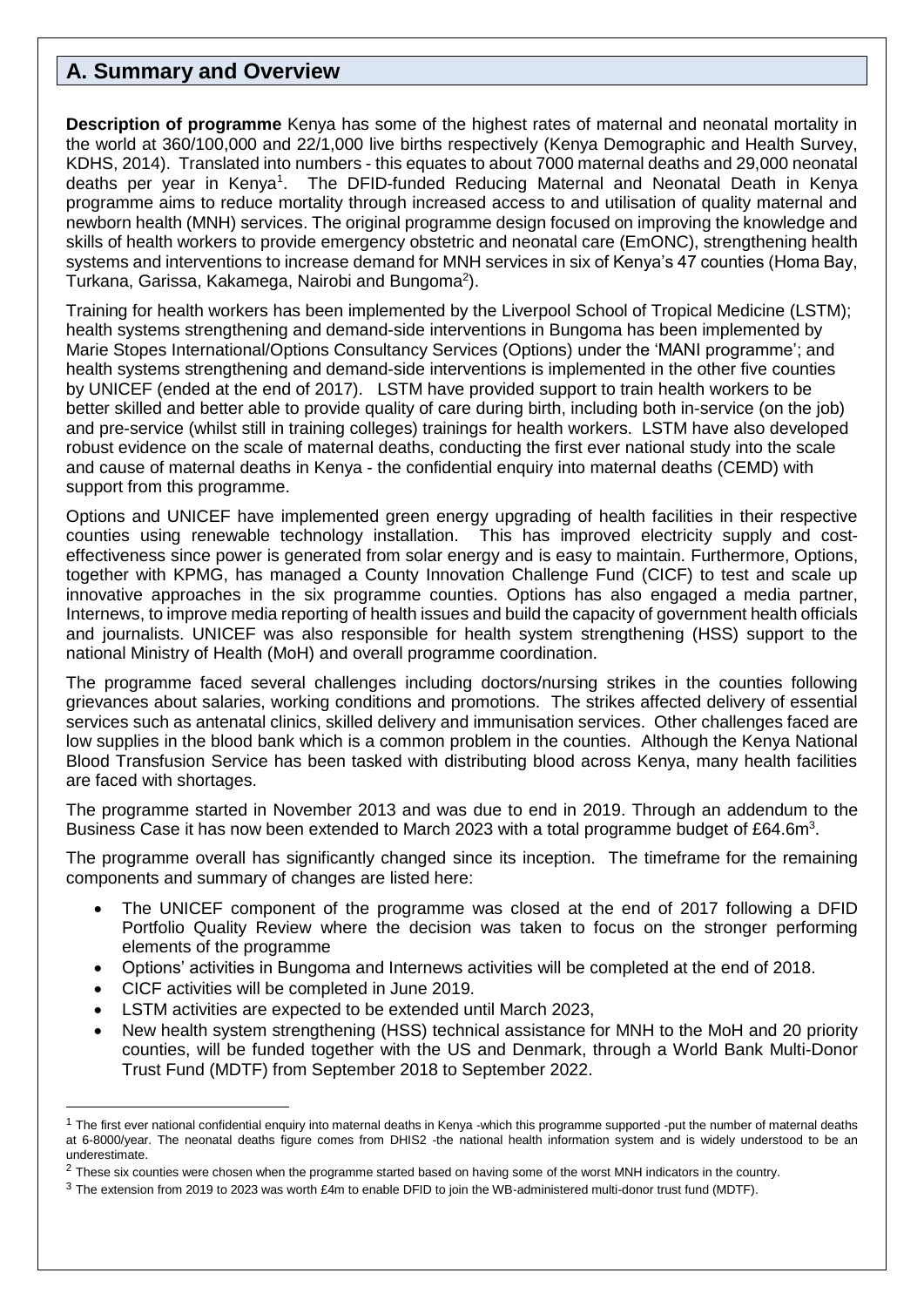An independent evaluation component, implemented by Health Research for Action Ltd (HERA), will continue until January 2020<sup>4</sup>.

#### **Summary supporting narrative for the overall score in this review**

The programme has made good progress since the 2017 DFID Annual Review and has scored an overall 'A' (outputs exceeded expectations). At the current rate of progress, it is on track to meet its original outcome and output targets for 2019 (see Sections B and C).

Options has demonstrated strong management and technical capacity and has achieved or exceeded outcome and output milestones, with significant improvements seen in Bungoma in skilled delivery and antenatal care (ANC) attendance and a substantial reduction in stillbirths. In addition, because of Options actions to strengthen Maternal and Perinatal Death Surveillance and Response (MPDSR), the 6 subcounties in Bungoma receiving programme support are now reporting 100% of maternal deaths and 75% of perinatal deaths. Overall, maternal deaths are easier for health workers to review since they are fewer compared to perinatal deaths. Health workers often cite high workload as an impediment to reviewing perinatal deaths.

Bungoma is the leading county in the country for perinatal death reporting, an area where most other counties are struggling. The MANI project team thinks that these have been achieved thanks to the combination of supply and demand-side interventions linked to a focus on health system strengthening at county, sub-county, facility and community levels. The reporting levels in Bungoma are currently far higher than other counties<sup>5</sup>.

The CICF is well managed by Options and KPMG and has met its targets; many of the innovations tested are being taken up by counties or other partners and the CICF has ensured that evidence and lessons learned are widely shared. Support for a media partner, Internews, through Options has added considerable value, through increasing the visibility of MNH issues in print and broadcast media and building the media relations and communications capacity of the MoH, county health teams, programme implementing partners and CICF grantees. The work of Internews has also helped to increase the openness and accountability of national and county MoH officials; as the country Reproductive Health coordinator in Bungoma commented, she no longer runs away and hides when the media calls.

LSTM has exceeded milestones for health worker in-service training, has strengthened county capacity to conduct EmONC training, mentorship/supportive supervision, and played a significant role in providing technical assistance and support to the national MOH to produce the first national Confidential Enquiry into Maternal Deaths, which has increased the profile of MNH. The report has also stimulated the national review of MNH quality of care standards. LSTM has supported the development of structures to support the implementation of the national MPDSR guidelines at national level. Feedback during field visits, from county health teams and health workers, highlighted the value that is placed on the EmONC training, the recognition of its quality, and the appreciation of its impact on knowledge and skills. Progress with other LSTM planned activities, including development of a national mentoring package, strengthening perinatal death reporting and integration of EmONC into pre-service training has been constrained by lack of MoH funding. There has been a delay in reviewing and approving the syllabus which is required to update preservice training curriculum materials with EmONC and MPDSR, due to lack of funding.

#### **Recommendations for the year ahead**

Sharing learning from the programme

- Detailed lessons learned from this review will be used to inform the future design (next phase) of the programme – which predominantly focuses on support to LSTM and the WB MDTF<sup>6</sup>. (Action point for health advisers in the DFID Kenya Basic Services Team.)
- Options and DFID should hold a structured debriefing of the Bungoma programme to review achievements, challenges and lessons learned to inform the next phase of the MNH programme

<sup>&</sup>lt;sup>4</sup> This contract will have to be extended now to reflect the overall programme extension and allow a full evaluation of our support through the MDTF as well.

<sup>5</sup> As seen in DHIS2 (District Health Information Software version 2).

 $^6$  These are annexed for ease of reference.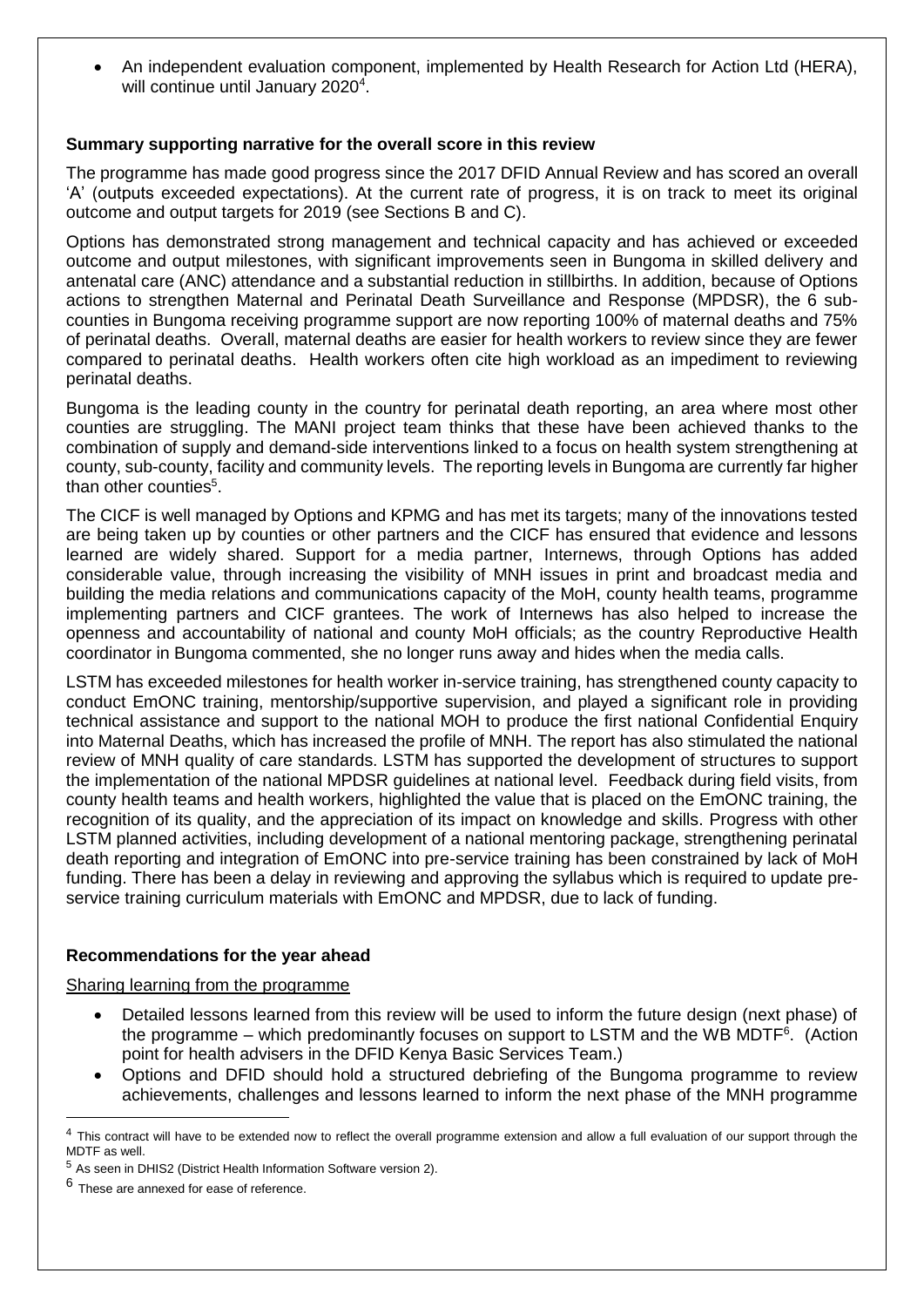as well as wider programming for MNH within the universal health coverage (UHC) agenda. Lessons learned from Option's experience of operationalising Linda Mama<sup>7</sup> would be particularly useful for the latter. Lessons learned can also inform future work with the MDTF. (Action point for the programme SRO to take forward with MANI).

- Options' approach to transition planning has been exemplary and it would be useful to document this so that other programmes can learn from the experience. (Action point for the DFID Kenya Basic Services Team).
- Options and KPMG to consolidate and share with DFID learning from the CICF regarding the design and management of innovation challenge funds. 9Action point for the programme SRO to take forward with Options and KPMG).

For the future phase (next five years) of the programme

- DFID to explore options for continued funding for one of the CICF-supported innovations which stands out as warranting ongoing support – the human milk bank (HMB) CICF project (either from DFID or other partners) which PATH is implementing, to allow the project to complete set-up, evaluate implementation and impact<sup>8</sup>. This HMB will be the second largest in Africa and the first in the East and Central African region. This HMB is expected to make a significant impact in improving survival rates for pre-term babies and is an important 'proof of concept' (precedent) for East Africa. (Action point for the DFID Kenya Basic Services Team Leader).
- DFID to ensure that the logframe (and possibly the theory of change) is revised to reflect changes to the programme. The logframe for the next five years of the programme will be significantly different to the logframe for the past five years of the programme. (Action point for the SRO of the programme.)
- DFID to consider how the impact and sustainability of interventions in the six counties can be tracked after the end of programme activities, including through subsequent annual reviews and the independent evaluation; this could provide useful learning about the sustained impact of different approaches taken by Options and UNICEF. (Action point for the SRO of the programme).
- DFID to consider whether a PCR for 'part one' of the MNH programme (covering what has been achieved at outcome level in the first five years) is a sensible approach given the next five years of the programme ('part two') will involve different components and partners. (Action point for the SRO of the programme).
- DFID to extend the contract with HERA to reflect the programme extension (to 2023<sup>9</sup>). (Action point for the SRO of the programme).

NB – improving health often involves working on both the 'supply' and 'demand' side. Supply side interventions involve improving the supply of health care services and demand means improving the demand for health care services. This programme was designed to work on both. Both outputs one and two concern supply side interventions –better trained staff and better functioning health systems respectively. Output three is about increasing demand for maternal health services.

## **B: DETAILED OUTPUT SCORING**

| <b>Output Title</b>   | Health workers have the knowledge and skills to provide quality care and EmONC |                                              |      |  |
|-----------------------|--------------------------------------------------------------------------------|----------------------------------------------|------|--|
| Output number per LF  |                                                                                | <b>Output Score</b>                          | $A+$ |  |
| Impact weighting (%): | 30%                                                                            | Impact weighting %<br>revised since last AR? |      |  |

 $7$  The Linda Mama programme is the Government of Kenya's ambition to remove fees from maternity care/make giving birth free in Kenya.

<sup>&</sup>lt;sup>8</sup> This stands out as one important innovation which the CICF has supported which needs ongoing support.

<sup>9</sup> HERA contract currently ends in 2020 which will now not enable comprehensive evaluation of the whole (extended) programme.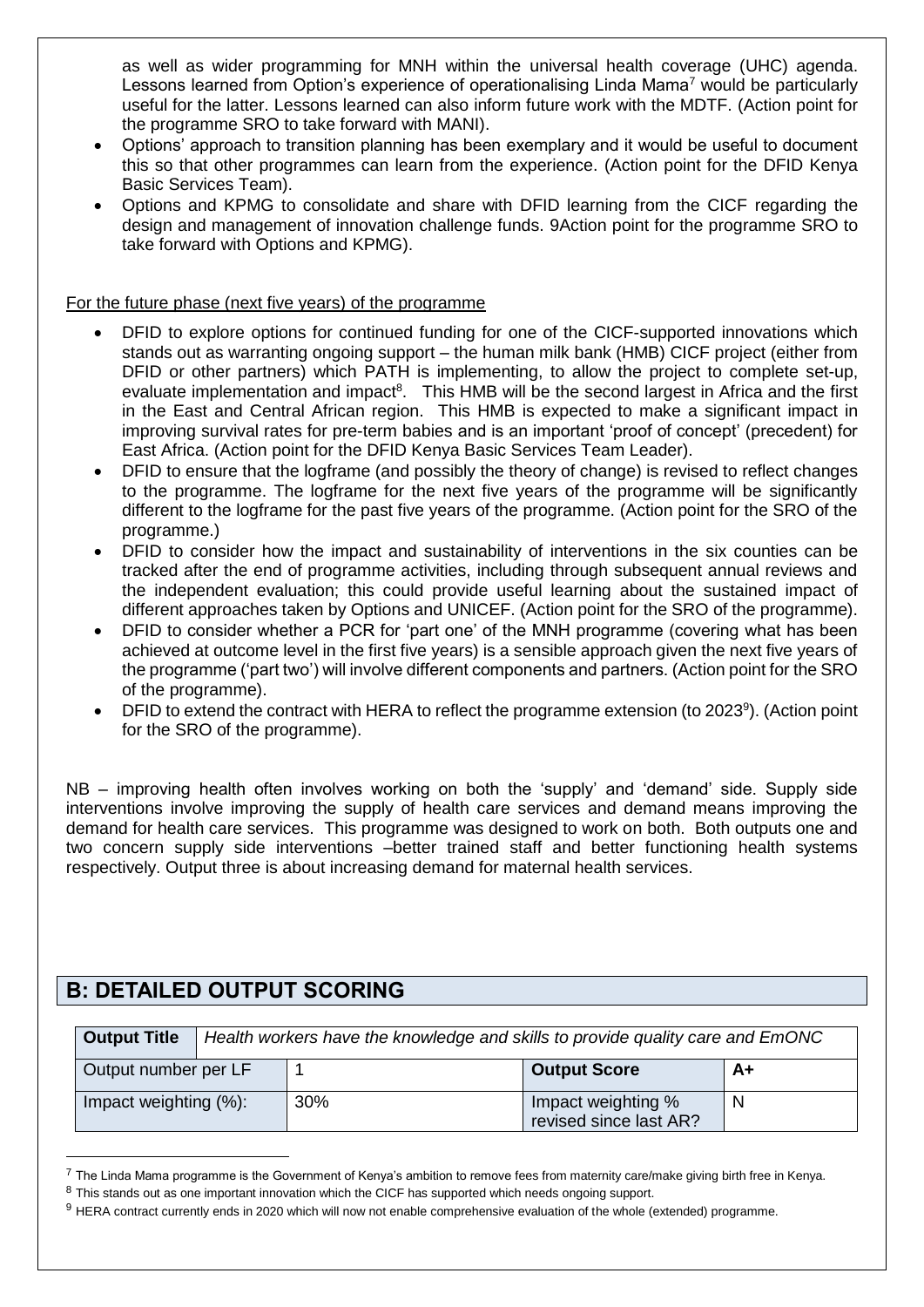| Indicator(s)                                                                                                                                                                                                                                                                                                           | Milestone(s) for this                                         | <b>Progress</b>                                                                                                                                                                                                                                                                    |
|------------------------------------------------------------------------------------------------------------------------------------------------------------------------------------------------------------------------------------------------------------------------------------------------------------------------|---------------------------------------------------------------|------------------------------------------------------------------------------------------------------------------------------------------------------------------------------------------------------------------------------------------------------------------------------------|
| 1.1 Number of additional health<br>workers trained in EmONC<br>(disaggregated by sex)                                                                                                                                                                                                                                  | review<br>9,550: 7,150 direct; 2,400<br>indirect              | 9,957: 6,804 direct; 3,153 indirect (as of<br>end June 2018) (Direct disaggregated by<br>gender since Q1 2015: female 69%; male<br>31%<br>Score: A+                                                                                                                                |
| 1.2 Proportion of health facilities<br>followed up quarterly                                                                                                                                                                                                                                                           | 90%                                                           | 100% (34 facilities of 34 eligible for follow<br>up in this period) (as of end of July 2018)<br>Score: A+                                                                                                                                                                          |
| 1.3 Percentage of (i) maternal<br>deaths (facility level) and (ii)<br>perinatal deaths (facility level) for<br>which death review forms are<br>submitted to the DHIS and of (iii)<br>health facilities that have made the<br>required adjustment to service<br>provision and/or management<br>practices based on MPDSR | Bungoma (6 sub-counties)<br>(i) 100%<br>(ii) 65%<br>(iii) 65% | Bungoma (6 sub-counties)<br>(i) 100%<br>(ii) 75%<br>(iii) 83%<br>Score: A+                                                                                                                                                                                                         |
| 1.4 Percentage of pre-service<br>students demonstrating an<br>improvement in knowledge and skills<br>at completion of EmONC training                                                                                                                                                                                   | 90%                                                           | 95% of pre-service students have<br>demonstrated an improvement in<br>knowledge and skills, specifically:<br>99% of pre-service students<br>trained at Egerton University<br>(November 2017)<br>94% of pre-service students<br>trained at Nairobi KMTC (June<br>2018)<br>Score: A+ |
| 1.5 Number of EmONC skills<br>sessions conducted in skills labs for<br>each pre-service institution                                                                                                                                                                                                                    | 1 per institution (4 institutions<br>supported)               | 4 institutions were supported in 2018<br>Score: A                                                                                                                                                                                                                                  |
| 1.6 Number of tutors able to deliver<br>EmONC competency based pre-<br>service training                                                                                                                                                                                                                                | 32 (from 4 additional KMTCs<br>supported)                     | 26 midwifery tutors from 4 additional<br>KMTCs trained in 2018<br>Score: B                                                                                                                                                                                                         |

## **Key points**

l

This output concerns training health workers to be better able to safely deliver babies, contributing to reducing the high maternal and newborn death rates in Kenya. It involves pre-service training (when health workers are still in training colleges) and in-service training (when health workers have qualified and are working in health facilities). Indicators 1.1, 1.4 and 1.5 concern training and indicator 1.6 involve training the tutors. It also concerns the health workers then correctly reporting deaths in national health information systems and following up on the cause of death – known as maternal and perinatal death surveillance and response (indicator 1.3). This output also looks at how health workers are followed-up after trainings – which is known as supportive supervision (indicator 1.2).

### **Pre-service training (Indicators 1.4 and 1.5)**

 $\circ$  There has been some progress with integration of EmONC in pre-service training for nurses this year but less than anticipated. While the Nursing Council<sup>10</sup> has approved the curriculum and the KMTCs are willing to include this in their programme, the Nursing Council still needs to finalise the official syllabus and supporting tools. LSTM has trained over 150 KMTC and university tutors as EmONC trainers and some KMTCs have started to deliver pre-service

 $10$  The Nursing Council is the professional body for nurses in Kenya.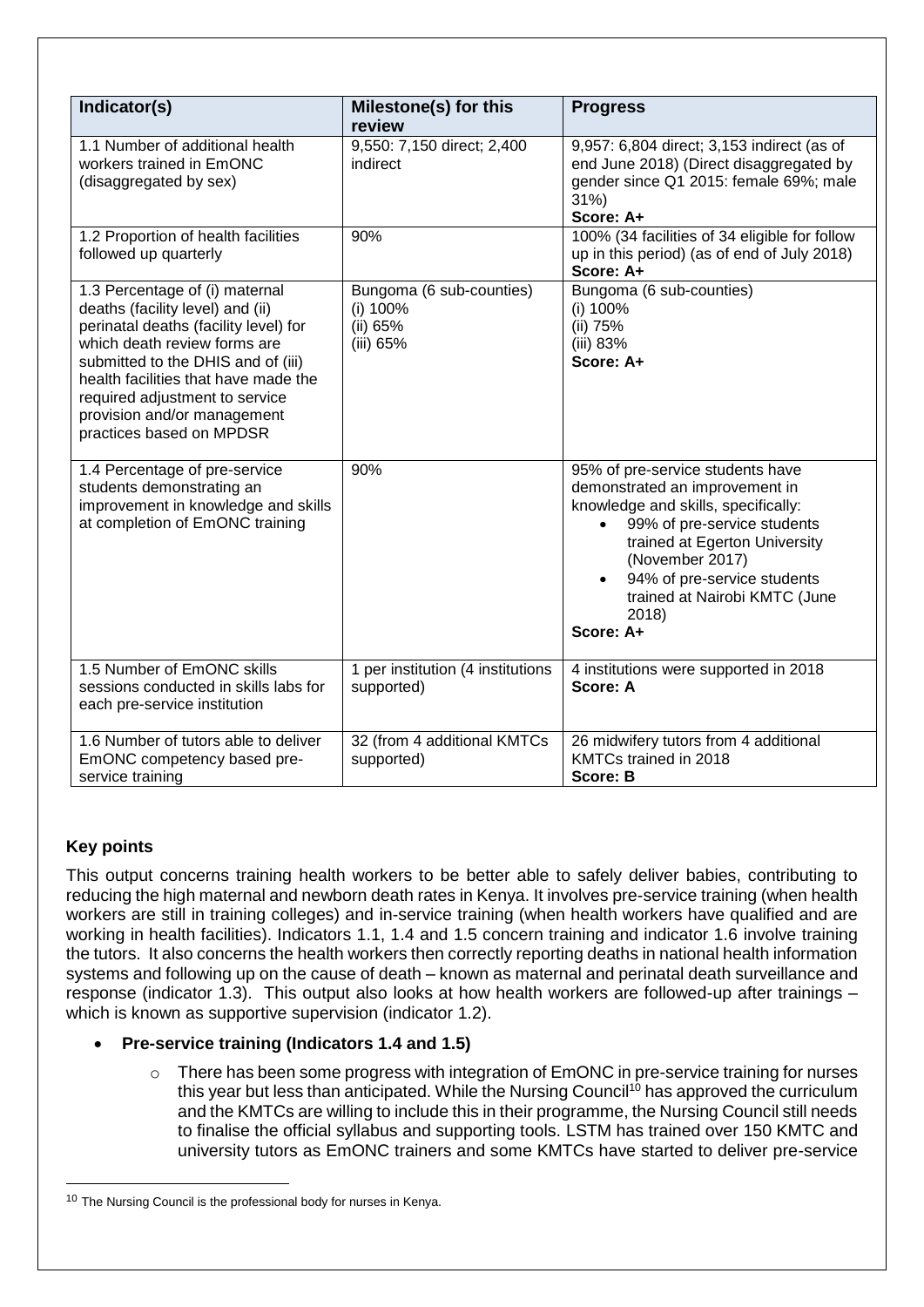EmONC training to nursing students. Health workers highlighted the need for EmONC preservice training for clinical officers and obstetricians also.

- o With future DFID support, LSTM plans to scale up pre-service training to an additional six KMTCs in the next phase of the programme, to achieve cumulative coverage of 20 of the 56 KMTCs in Kenya<sup>11</sup>.
- **In-service training (Indicator 1.1)**
	- $\circ$  LSTM has exceeded its 2018 milestone for in-service training; fewer health workers have been trained directly but more have been trained indirectly. This is a positive trend, which indicates that counties and/or other partners are taking greater responsibility for delivering EmONC training to newly recruited health workers, using master trainers trained by and equipment provided by LSTM. In some cases, counties have requested LSTM to provide quality assurance; in others, counties have used quality assurance staff trained by LSTM.

#### **Supportive supervision (Indicator 1.2)**

l

There has been slow progress with development of a national mentorship package. The MoH has requested technical support from LSTM and LSTM has agreed to provide this but the MoH needs to identify funding for related activities. LSTM aims to support the development of a package that draws on the best aspects of different mentoring approaches and that can be implemented by counties using existing staff and within available budgets<sup>12</sup>.

#### **Maternal and perinatal death surveillance and response (Indicator 1.3)**

- $\circ$  LSTM through its support for the national MPDSR Secretariat has completed data collection and analysis for the second confidential enquiry report covering 2015 and 2016, as well as developing guidelines, tools and a training package. However, the action plan arising from the first confidential enquiry report, published in February 2018, has not yet been presented to partners at the MPDSR committee; this is expected to happen at the next meeting in November 2018.
- o Rates of perinatal death review and reporting remain very low in most counties. Options support for MPDSR has resulted in Bungoma being one of the few counties that reviews and uploads 100% of maternal deaths and the leading county in the country for reviewing and uploading perinatal deaths (59% overall and 75% in the 6 Options-supported subcounties)<sup>13</sup>. Options has also demonstrated that effective mentorship can improve the confidence and skills of health workers in lower level facilities. Both MPDSR and mentorship are included in the county's 2018-19 work plan and budget for the World Bank's flagship health programme Transforming Health Systems for Universal Care THS-UC.

#### **Lessons identified this year, and recommendations for the year ahead linked to this output**

- High staff turnover in health facilities is still a challenge and this has implications for the sustainability of programme interventions as trained staff are not retained. In some facilities where LSTM had completed in-service EmONC training, many of those trained have left and until preservice training is fully institutionalised, ongoing in-service training for some newly recruited staff will be required.
- Capacity to manage and fund in-service EmONC trainings at county level is generally weak, although some counties have included this in their annual budget and have started to conduct training. Because of LSTM support, counties have master trainers and equipment; the main gap is funding for the costs of venues, accommodation and travel, as well as for consumables and replacement equipment. LSTM support to develop a sustainable model of county managed training, needs to include exploring how these costs can be contained. This will need to be

<sup>&</sup>lt;sup>11</sup> Covering all 56 KMTCs would require additional funding to train an additional 150 tutors and procure equipment which is something LSTM can pursue with other donors. In the meantime, the idea is for the DFID-supported counties to model what 'good can look like'.

<sup>&</sup>lt;sup>12</sup> The indicator does not measure this, so the score is not affected, but something for DFID and LSTM to focus on in the next phase of support. <sup>13</sup> These figures are taken from DHIS2 where the very low levels of reporting of perinatal deaths can be seen.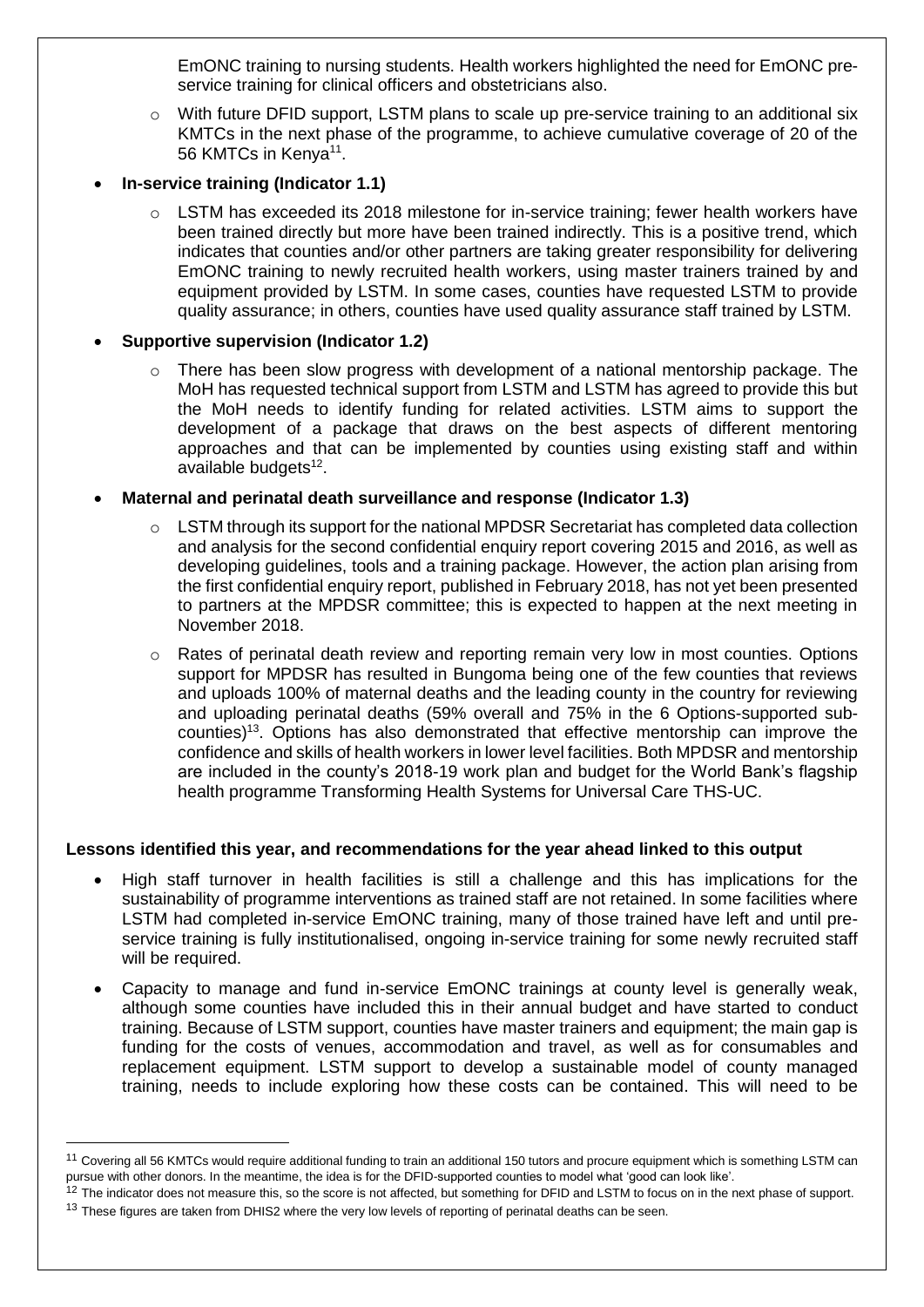complemented by national and county action to address inadequate allocation of resources for health.

#### **Recommendations:**

- LSTM should strengthen the link between mentoring and EmONC training, including systematically collecting information from mentors about areas of weakness, so that these can be given more attention during training. Neonatal resuscitation and management of the sick newborn appear to be areas where health workers at lower level facilities lack confidence.
- LSTM should work with the MoH to identify funding for the development of a national mentorship package and with counties to support implementation of the package.
- LSTM should continue to advocate with the MoH to take forward the action plan based on the recommendations of the confidential enquiry report and proactively track and report on progress. Specifically, DFID, LSTM and other partners should advocate for the MoH to implement its commitment to second staff to the MPDSR Secretariat to strengthen work on perinatal death review and reporting.
- LSTM should take forward its plans to develop a sustainable model for county implementation of EmONC in-service training and identify where support may be required to refresh master trainers; clear criteria should be developed, in addition to willingness to cost share and avoiding duplication with other partners, to identify target counties to receive support, giving priority to the 20 priority counties.
- LSTM should develop an ambitious plan for the next phase of the programme that ensures all KMTCs have trained tutors and can deliver pre-service EmONC training; the MoH is supportive of this. In addition, LSTM should work with the MoH, KMTCs, DFID and other partners to identify opportunities to secure funding for EmONC training equipment for KMTCs. Coordination will be needed with UNFPA plans to support a stand-alone pre-service midwifery curriculum.
- DFID to encourage World Bank MDTF support to national MoH and counties to include strengthening health financing and human resources for health, as well as planning and budgeting, to maximise the future sustainability of MNH programme interventions to date.

| <b>Output Title</b>   | Health systems strengthened to manage and deliver MNH services in Homa Bay,<br>Turkana, Kakamega, Garissa, Nairobi and Bungoma counties |     |                                              |   |
|-----------------------|-----------------------------------------------------------------------------------------------------------------------------------------|-----|----------------------------------------------|---|
| Output number per LF  |                                                                                                                                         |     | <b>Output Score</b>                          |   |
| Impact weighting (%): |                                                                                                                                         | 50% | Impact weighting %<br>revised since last AR? | N |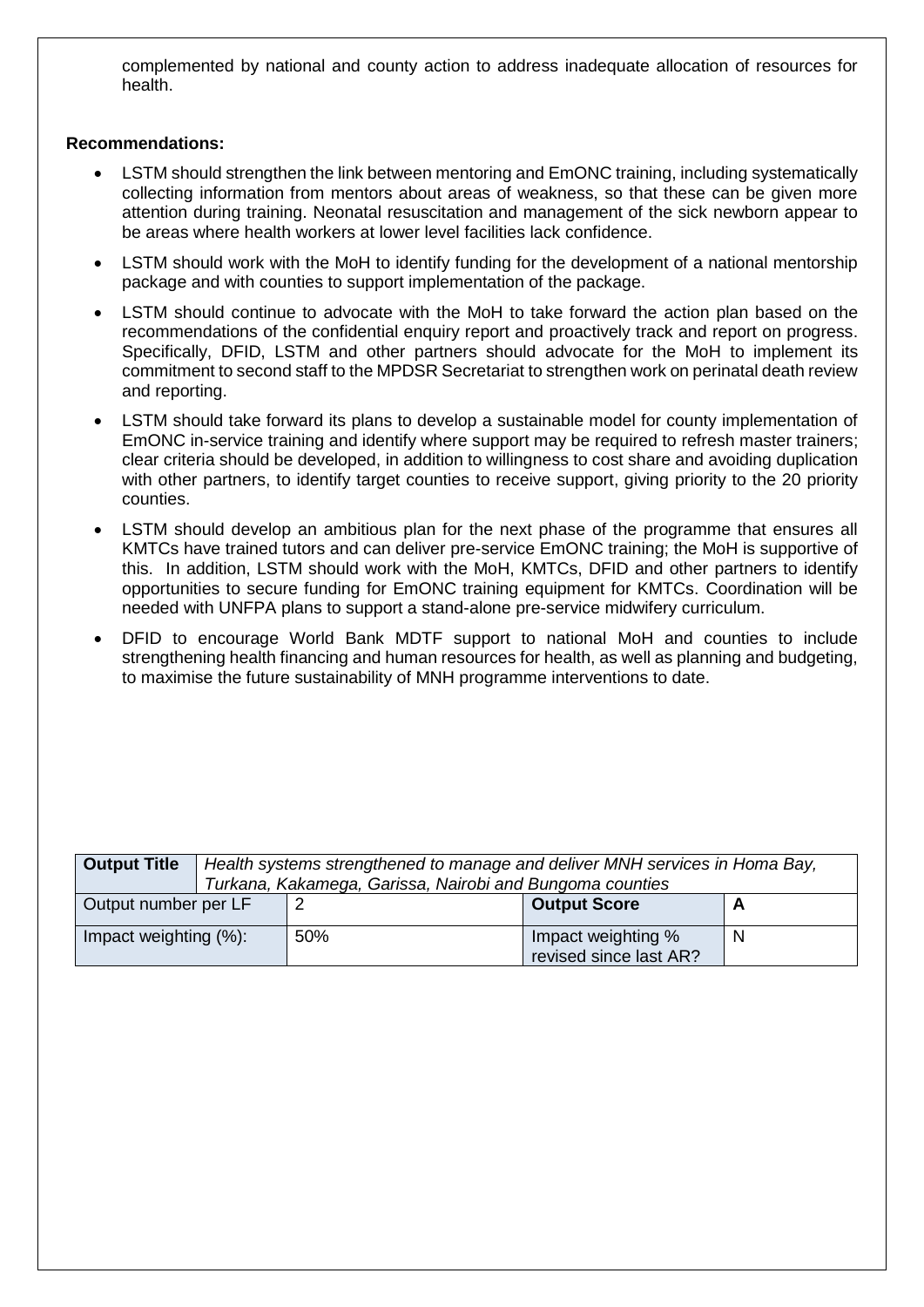| Indicator(s)                                                                                                                   | Milestone(s) for this review                                                                                                           | <b>Progress</b>                                                                                                                                                                                                                                                                                                            |
|--------------------------------------------------------------------------------------------------------------------------------|----------------------------------------------------------------------------------------------------------------------------------------|----------------------------------------------------------------------------------------------------------------------------------------------------------------------------------------------------------------------------------------------------------------------------------------------------------------------------|
| 2.1 Innovation Fund projects<br>demonstrate successful new<br>approaches to improving delivery for<br>quality MNH services     | 8 innovative projects completed,<br>findings disseminated; 3<br>approaches applied more widely <sup>14</sup>                           | As of end of Q2 2018, 5 innovation<br>and 3 scale up projects completed<br>and findings disseminated through<br>meetings, events and documentation;<br>specific counties have adopted a<br>number of innovations such as the<br>Uterine Balloon Tamponade (UBT)<br>project are informing national scale up<br>Score: A     |
| 2.2 Bungoma county has a<br>consolidated annual work plan and<br>budget that includes maternal and<br>new-born health services | Bungoma county annual work<br>plan (AWP) improved based on<br>lessons learned and includes<br>financial contributions from<br>partners | Bungoma 2018/19 AWP was<br>improved. The number of partners<br>whose financial contributions were<br>included increased from four in the<br>previous year to six; additional<br>stakeholders including health facility<br>in-charges and community health<br>workers (CHWs)were involved in<br>AWP development<br>Score: A |
| 2.3 Number of management systems<br>supported and strengthened to<br>objective standards and<br>implemented at county level    | n/a                                                                                                                                    | Bungoma targets for the<br><b>Organisational Capacity Assessment</b><br>achieved in 2017; ongoing capacity<br>development and assessment has<br>been transitioned to the county                                                                                                                                            |
| 2.4 Level of installed capacity of<br>clean energy as a result of ICF<br>support                                               | n/a                                                                                                                                    | Bungoma targets for clean energy<br>achieved in 2017; system<br>maintenance has been transferred to<br>the county                                                                                                                                                                                                          |
| 2.5 Number of health facilities<br>installed with rainwater harvesting<br>systems                                              | n/a                                                                                                                                    | Bungoma targets for rainwater<br>harvesting achieved in 2017; system<br>maintenance has been transferred to<br>the county                                                                                                                                                                                                  |
| 2.6 Percentage of 37 performance-<br>based financing (PBF) facilities<br>receiving quality bonus                               | Bungoma 90%                                                                                                                            | 97% of the 37 participating facilities<br>Score: A+                                                                                                                                                                                                                                                                        |

Note that reporting on this output is only for Options work in Bungoma plus the CICF-supported innovations which operated in six counties in 2018<sup>15</sup>.

### **Key points**

l

 **Indicator 2.1 -**The CICF has disbursed 85% of its total grant value and is on track to achieve 100% by the end of its implementation timeframe; 19 projects have been funded over three rounds and nine of these have ended or are close to completion<sup>16</sup>. Projects have addressed physical access to services, financial access to services, quality of care, commodities and technologies, health information systems and culturally appropriate services. Most will be sustained by the relevant county or support from other partners. The CICF has been effectively managed, the partnership between Options and KPMG has worked well, and grantees are positive about the support they have received. The one area of concern is that there was no plan for how important innovations could continue to receive support once the programme ended and the Human Milk Bank (HMB)

<sup>&</sup>lt;sup>14</sup> This means scaled up/replicated by others

<sup>&</sup>lt;sup>15</sup> These are the six counties the MNH programme initially worked in (Homa Bay, Turkana, Kakamega, Garissa, Nairobi and Bungoma). <sup>16</sup> See CICF website for more details on the projects supported: <https://mnhcicf.org/>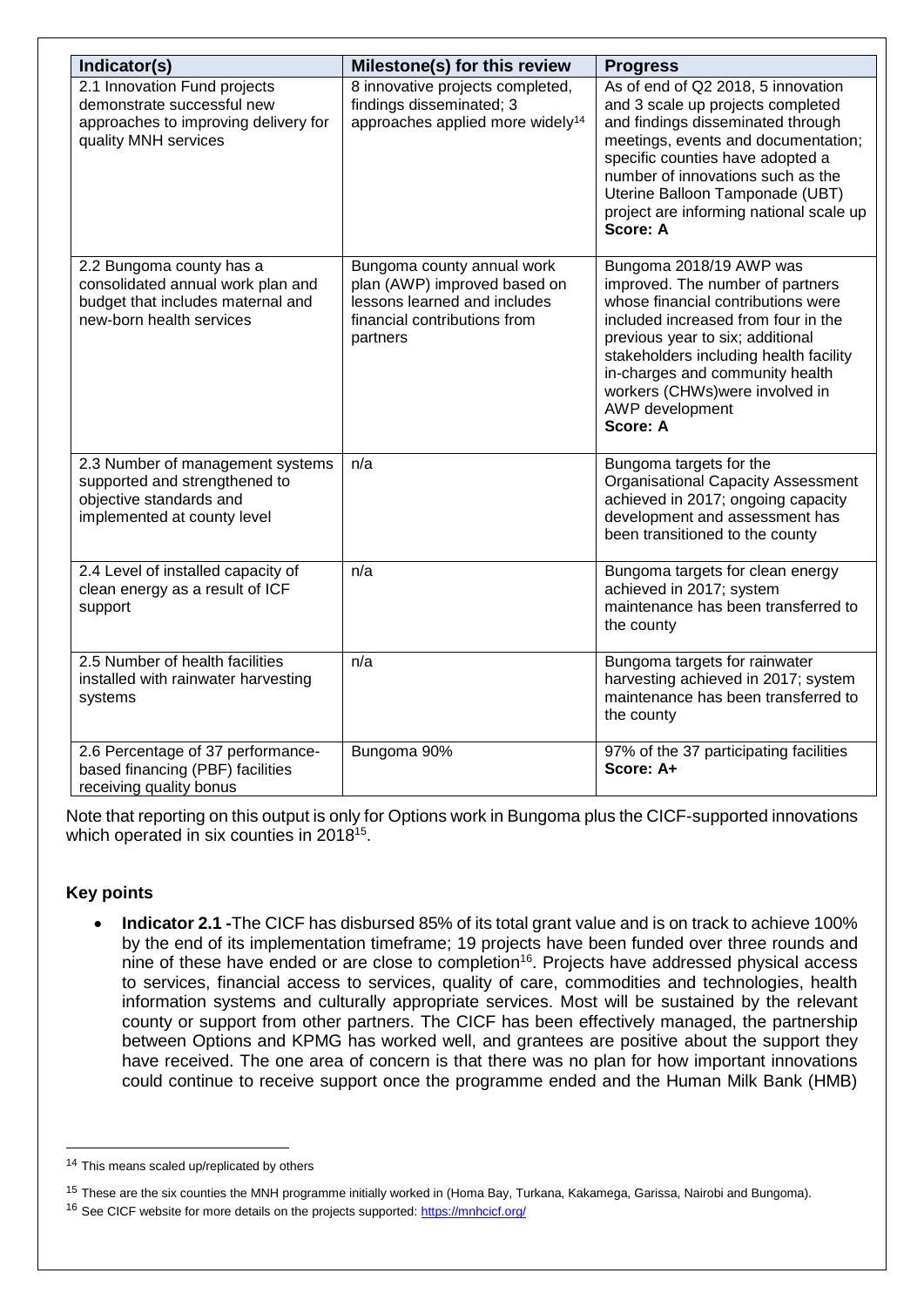project is one such innovation that warrants ongoing support and has not yet found any future funding to see the project through its initial set up and evaluation.

- **Green energy -** Feedback during Annual Review field visits, and Options' reports, suggest that green energy interventions, in particular the installation of solar systems, have enabled facilities to provide services when there are power outages – this is especially critical for deliveries, many of which take place at night – and to provide mothers with hot water for washing, as well as reducing electricity bills.
- **Indicators 2.3-2.5 –** did not have milestones for 2018 (targets for these were met in 2017 and not revised as the programme extension was for close out and transition and so not all activities continued in 2018, plus the county had already taken over the maintenance of these systems.)
- **Transition planning /exit strategy –** Options have successfully implemented a well-planned exit strategy in Bungoma. Most programme activities and interventions will be transitioned to the county government or partners and county and sub-county health teams are confident that the progress achieved in Bungoma can be sustained without Options' support. This has been achieved despite the changes in county health management team leadership following elections in late 2017.

#### **Lessons identified this year, and recommendations for the year ahead linked to this output**

- Partnership with county and sub-county health officials and facilities, clear communication with Options' implementing partners, a systematic approach and timely planning ahead have been critical factors in successful transition planning in Bungoma. DFID agreement to Options' request to a contract extension to allow enough time to plan and implement an exit strategy, including transitioning to new funding opportunities, has increased the likelihood that activities and impact will be sustained.
- Internews' experience suggests that it takes time to establish trust with MoH but once this happens there is a willingness to engage with the media in a positive way. The national MoH and county health teams now initiate contact with the media if they have information that they wish to communicate with the public.

#### **Recommendations:**

- Options and DFID to hold a structured debriefing of the Bungoma programme to review achievements, challenges and lessons learned to inform the next phase of the MNH programme as well as wider programming for MNH within the UHC agenda. Lessons learned from Option's experience of operationalising Linda Mama would be particularly useful for the latter.
- Options to present lessons learned from HSS in Bungoma to the World Bank MDTF advisory group, to inform support to counties through the MDTF.
- Options' approach to transition planning has been exemplary and it would be useful to document this so that other programmes can learn from the experience.
- Options and KPMG to consolidate and share with DFID learning from the CICF to inform any future challenge fund design.
- DFID to explore options for continued funding for the human milk bank (HMB) CICF project (either from DFID or other partners) which PATH is implementing, to allow the project to evaluate implementation and impact<sup>17</sup>. This human milk bank is the second largest in Africa and will be the first in the East and Central African region. This HMB is expected to have significant effects in improving survival rates for pre-term babies and is an important 'proof of concept' (precedent) for East Africa.
- DFID to consider options for engaging Internews in improving public dialogue, media engagement and GOK communication on FP programming and UHC as well as MNH issues.

<sup>&</sup>lt;sup>17</sup> This stands out as one important innovation which the CICF has supported which needs ongoing support.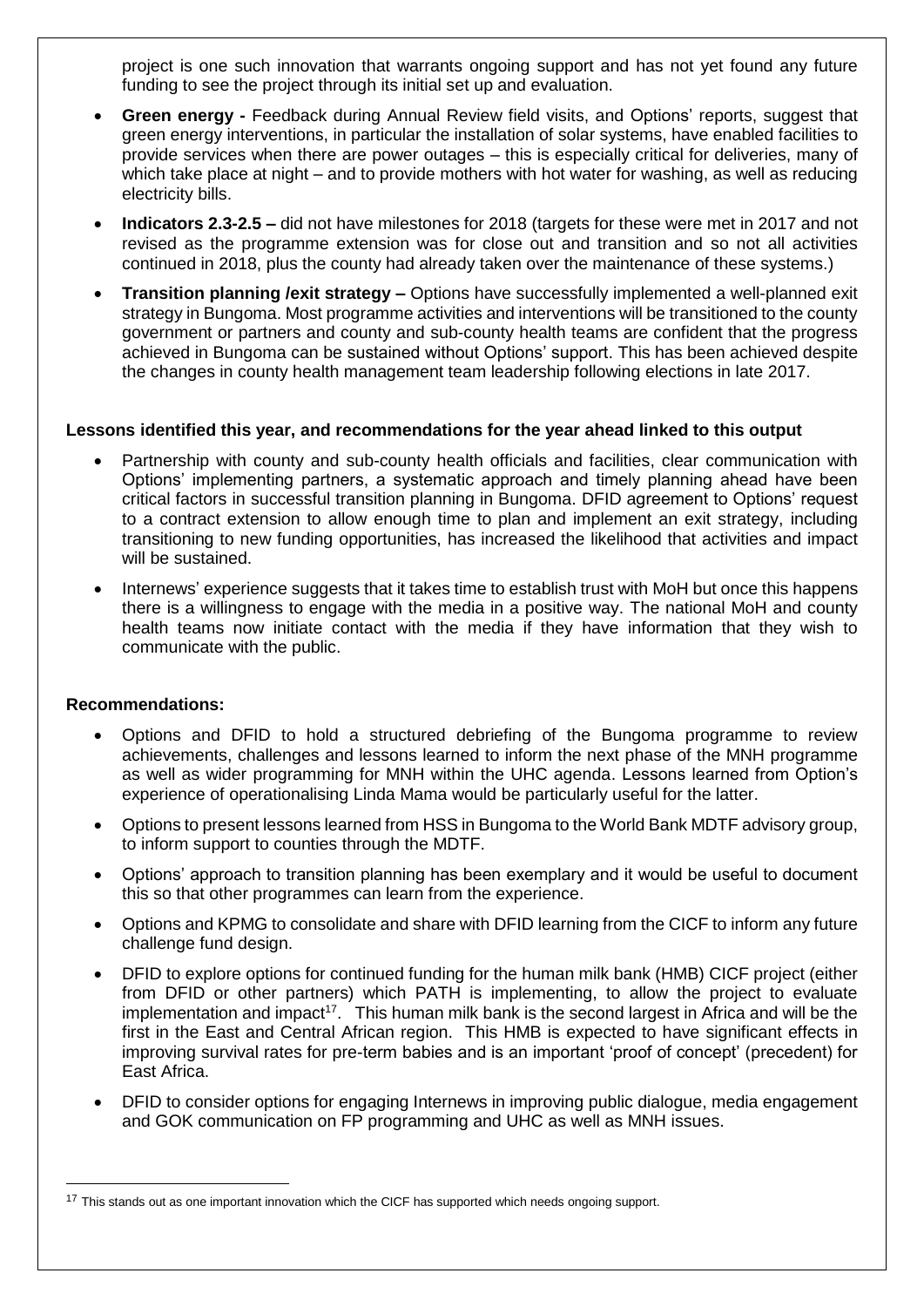| <b>Output Title</b>   | Increased demand for and uptake of maternal and new-born health services in<br>Bungoma county |     |                                              |  |
|-----------------------|-----------------------------------------------------------------------------------------------|-----|----------------------------------------------|--|
| Output number per LF  |                                                                                               |     | <b>Output Score</b>                          |  |
| Impact weighting (%): |                                                                                               | 20% | Impact weighting %<br>revised since last AR? |  |

| Indicator(s)                                                                                                       | Milestone(s) for this review   | <b>Progress</b>                                                                                                                                                                                                                                                        |
|--------------------------------------------------------------------------------------------------------------------|--------------------------------|------------------------------------------------------------------------------------------------------------------------------------------------------------------------------------------------------------------------------------------------------------------------|
| 3.1 Number of poor women<br>covered by Demand-Side<br>Financing (DSF) schemes                                      | Bungoma 35,000<br>(cumulative) | 42,361 transport vouchers have been<br>distributed (vs. $23,363$ as of end of $2017$ );<br>voucher distribution has ended to allow<br>vouchers distributed to be redeemed<br>before the programme ends<br>Score: A (as only 59% of these had been<br>used, see below). |
| 3.2 Percentage of<br>supported Community Units<br>(CUs) that are fully<br>functional as per national<br>guidelines | 100% of 73 supported CUs       | In Bungoma, as of end 2017, 100% of 73<br>CUs supported were fully functional as<br>per national guidelines<br>Score: A                                                                                                                                                |
| 3.3 Percentage of women<br>receiving at least 4 ante-<br>natal care (ANC) contacts<br>during pregnancy             | Bungoma 49%                    | As of end of Q2 2018 59% of pregnant<br>women in Bungoma received at least 4<br>ANC contacts (increase from baseline in<br>2014 of 41%)<br>Score: A+                                                                                                                   |

### **Key points**

l

- **Indicator 3.1 -** The transport voucher<sup>18</sup> has enabled more poor women to access skilled delivery. The utilisation rate of the voucher stands at 59% with a cumulative total of 25,166 vouchers used as of end of June 2018. Provision of transport vouchers is one of the few programme interventions that will not transition to the county or partners; there is a risk that without this intervention the improvement in the numbers of women giving birth in a facility and in the presence of a skilled birth attendant (SBA) could be reversed. However, individual health facilities have expressed interest / intention to engage transporters locally through use of the Linda Mama revenue.
- **Indicator 3.3 -** Many counties are finding it difficult to achieve four ANC contacts during pregnancy; the updated guidance from WHO recommending eight contacts will be a challenge to achieve. Anecdotal feedback suggests that barriers to achieving four ANC contacts include: many women come late on in pregnancy for their first ANC visit and, despite free maternity care, some facilities expect women to pay for laboratory tests, which some may not be able to afford.

#### **Lessons identified this year, and recommendations for the year ahead linked to this output**

 The increase in ANC uptake reflects extensive community and facility efforts to promote use of ANC services, improve quality of care, and the impact of the GoK's Linda Mama initiative and of Options' use of defaulter tracing. Community Health Volunteers have played a vital role in encouraging uptake of care and use of defaulter tracing has also been helpful, as targeted reminders to mothers via mobile phone, increases their sense of being valued and of receiving a personalised service.

<sup>&</sup>lt;sup>18</sup> Vouchers are commonly used in health programmes to address financial demand side barriers such as the cost of the traveling to a health facility. These transport vouchers enabled pregnant women to travel freely to deliver on a motorbike and the motorbike drivers were then reimbursed by the programme for the number of vouchers they had collected.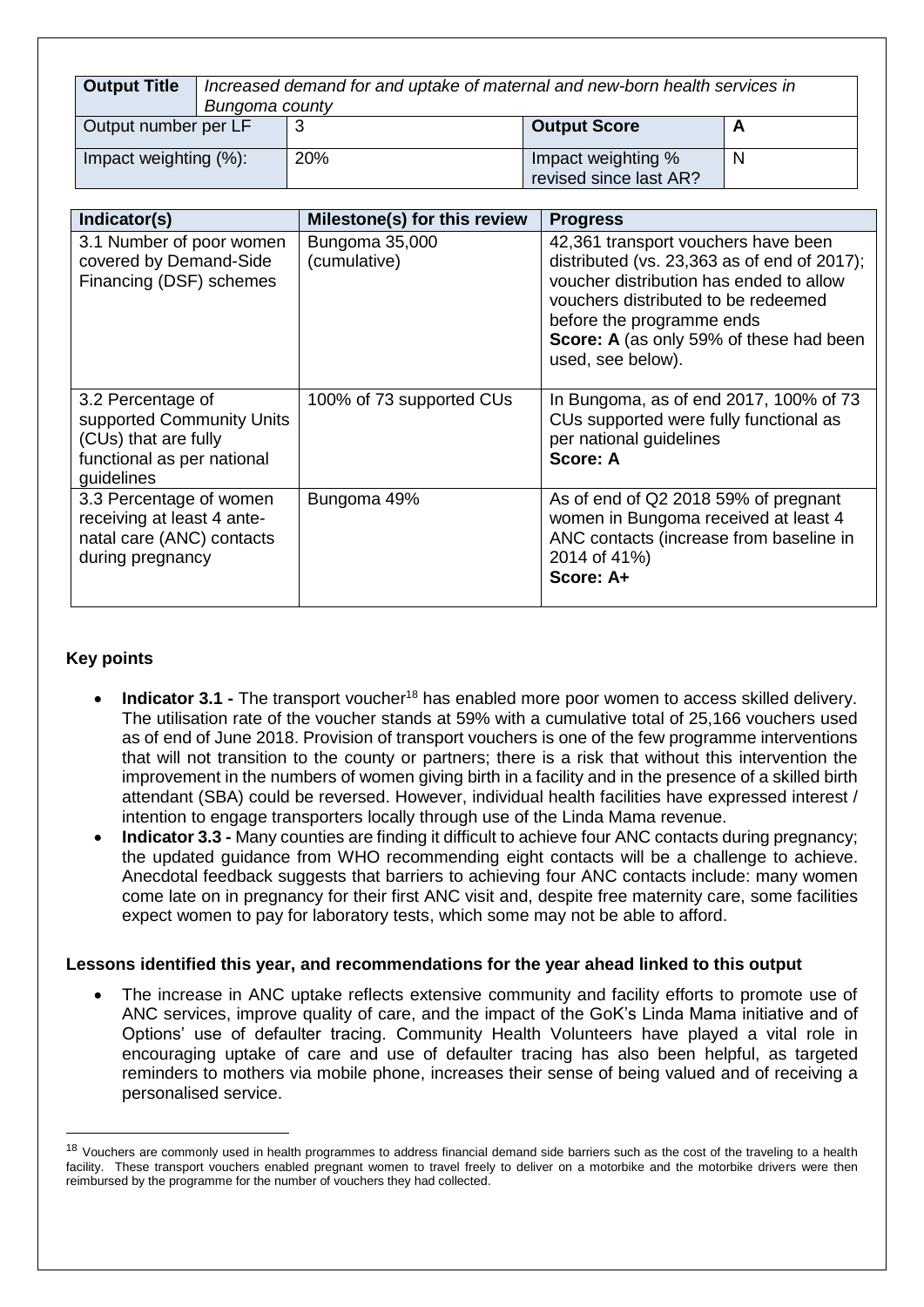The use of traditional birth attendants (TBAs) as Birth Companions has contributed to increased uptake of both ANC and skilled delivery. Options has achieved this without providing financial incentives to TBAs to change their role. TBAs have been given training and access to savings and loans schemes, which have enabled them to establish businesses to replace lost income<sup>19</sup>. One former TBA met during the review noted that she had established a business selling children's clothes and could combine this with her home visits to women to encourage them to use MNH services. In addition, an Options qualitative study found that factors that motivated TBAs to be Birth Companions included recognition of their role in service delivery and better knowledge of the risks of home delivery.

#### **Recommendation:**

l

 Options to document and share lessons on community and demand-side interventions that have contributed to increased uptake of MNH care services. As far as possible, the next annual review and/or the MNH evaluation which HERA is undertaking should continue to track these interventions, to assess their longer-term sustainability and impact without Options' support.

## **C: THEORY OF CHANGE AND PROGRESS TOWARDS OUTCOMES**

#### **Summarise the programme's theory of change and any major changes in the past year**

The programme's original theory of change, which balances supply- and demand-side interventions, remains relevant in the Kenya context. However, the next phase of the programme will largely focus on TA to strengthen health systems; other than training-related activities, there will be less emphasis on direct support for service delivery, e.g. provision of supplies, infrastructure upgrading; and there will be no direct support for demand-side interventions, e.g. DSF, community health services. The theory of change will need to be revised to reflect this.

#### **Describe where the programme is on track to contribute to the expected outcomes and impact, and where it is off track and so what action is planned as a result in the year ahead**

Progress towards outcome indicators is summarised in the table below and indicates that the programme is on track to contribute to expected outcomes in Bungoma, and that there has also been progress towards some expected outcomes in some of the five UNICEF-supported counties (even though the UNICEF component of the programme has not been operational since the end of 2017).

Figures for Bungoma are for the six (of 10) sub-counties where Options has provided support. Figures for the five UNICEF counties are included to show trends over time. For the UNICEF counties, DHIS data for 2014 and January-June 2018 and the original logframe milestones for 2018 are included for indicators 1, 4, 5 and 6; no up-to-date data is available for UNICEF counties for indicator 3. Data for Embakasi, one of the UNICEF-supported Nairobi sub-counties is not included as there is no overall figure in the DHIS. UNICEF data for 2017 is included for indicator 2 to provide a total cumulative figure for additional births delivered by a skilled birth attendant that will be attributable to the programme as of the end of 2018.

Overall, available data suggests that Bungoma has performed more strongly against key indicators than the other programme counties. All counties show an improvement in the SBA rate since 2014, with Bungoma achieving the most significant increase. Progress with improving caesarean section, obstetric case fatality and stillbirth rates is mixed although, again, Bungoma has performed well overall.

| <b>Indicator</b><br><b>Baseline 2014</b> | <b>Milestone 2018</b> | Achieved 2018   Comments |  |
|------------------------------------------|-----------------------|--------------------------|--|
|------------------------------------------|-----------------------|--------------------------|--|

<sup>&</sup>lt;sup>19</sup> Global efforts to see more women delivering in the presence of the skilled birth attendant (SBA i.e. someone properly trained to deal with birth such as a midwife, nurse or doctor) have been threatening for traditional birth attendants – typically women in the village who are trusted and have 'helped' many women deliver but with no formal training. This is because the global drive to increase SBA rates has been to encourage women to stop using TBAs who therefore lost out on their 'trade'/form of income. Therefore, some interventions being sensitive to this have tried to give TBAs a role either in onward referring of women to SBAs and/or alternative income generation efforts.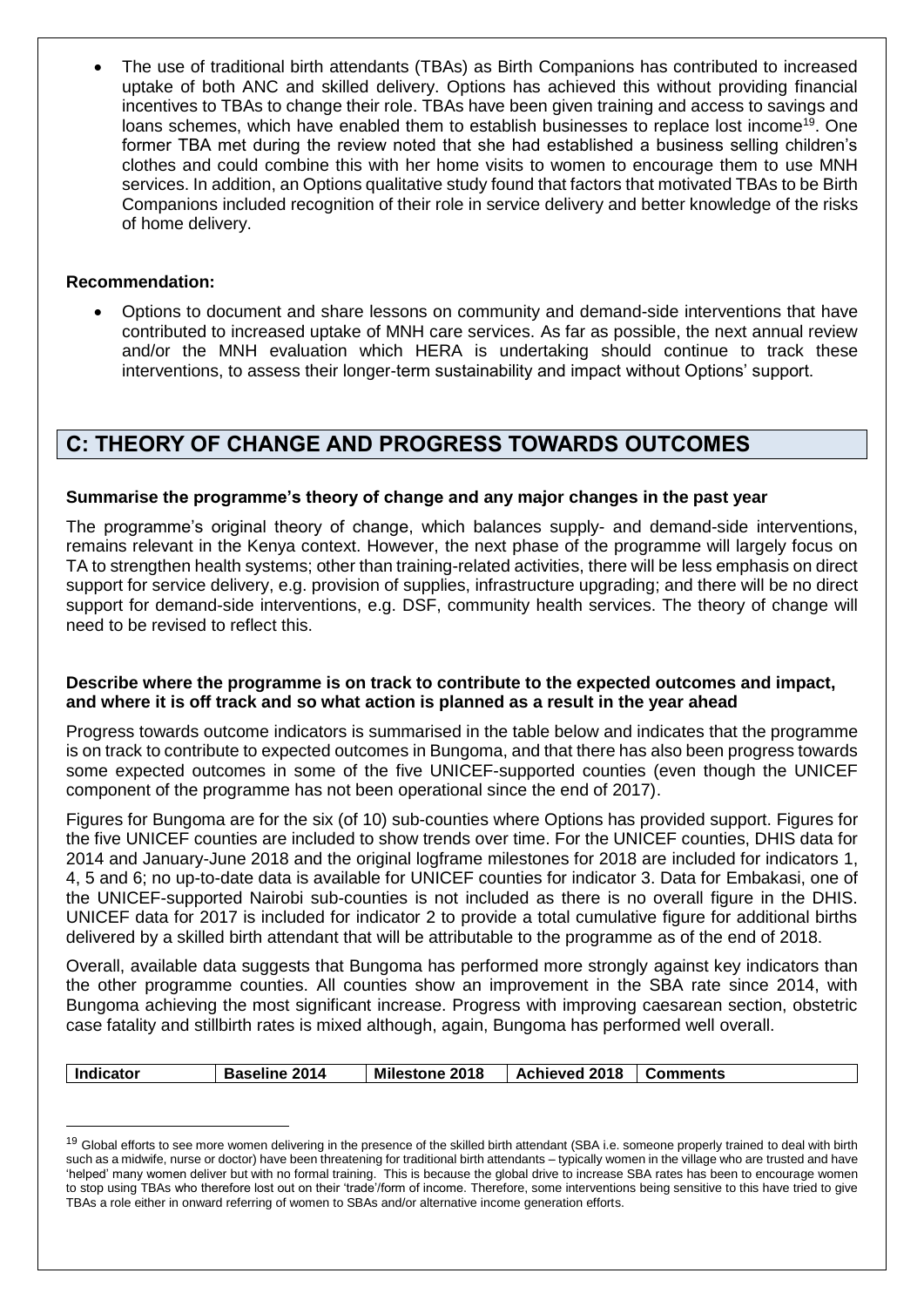| 1. Skilled birth<br>attendance rate                                                                   | Bungoma: 41%                                                                                                  | Bungoma: 60%                                                                                                                   | Bungoma: 80%                                                                                                     | Milestone significantly<br>surpassed in Bungoma                                                                                                                                                                                                                                                                                                                              |
|-------------------------------------------------------------------------------------------------------|---------------------------------------------------------------------------------------------------------------|--------------------------------------------------------------------------------------------------------------------------------|------------------------------------------------------------------------------------------------------------------|------------------------------------------------------------------------------------------------------------------------------------------------------------------------------------------------------------------------------------------------------------------------------------------------------------------------------------------------------------------------------|
|                                                                                                       | Kakamega: 57%<br>Homa Bay: 51%<br>Garissa: 38%<br>Turkana: 38%<br>Kamukunji sub-<br>county (Nairobi):<br>131% | Kakamega: 66%<br>Homa Bay: 70%<br>Garissa: 52%<br>Turkana: 48%<br>Kamukunji sub-<br>county (Nairobi):<br>219%                  | Kakamega:<br>63%<br>Homa Bay: 55%<br>Garissa: 56%<br>Turkana: 57%<br>Kamukunji sub-<br>county<br>(Nairobi): 228% | SBA rate increased (less<br>significantly) in all other 5<br>counties too; 2 of the 5<br><b>UNICEF</b> counties and<br>Kamukunji sub-county in<br>Nairobi have achieved the<br>2018 milestones<br>Note that milestones and<br>data reported for Nairobi sub-<br>counties reflect weaknesses<br>in population data,<br>particularly denominators,<br>and wide catchment areas |
| 2. Number of<br>additional births<br>delivered by a<br>skilled birth                                  | Bungoma: n/a                                                                                                  | Bungoma: 11,959                                                                                                                | Bungoma:<br>12971                                                                                                | As of end Q2 2018; on track<br>to achieve milestone by end<br>Q <sub>3</sub>                                                                                                                                                                                                                                                                                                 |
| attendant                                                                                             | UNICEF: n/a                                                                                                   | <b>UNICEF: 55,968</b><br>(2017)                                                                                                | UNICEF:<br>49,734 (2017)                                                                                         | UNICEF did not achieve the<br>2017 milestone                                                                                                                                                                                                                                                                                                                                 |
|                                                                                                       |                                                                                                               |                                                                                                                                |                                                                                                                  | Programme cumulative total<br>will be 61,693 (vs. original<br>target for 2018 before the<br>UNICEF component closure<br>of 78,656; UNICEF 68,968<br>and Bungoma 9,688)                                                                                                                                                                                                       |
| 3. Health facilities<br>able to provide<br>BEmONC and<br><b>CEMONC</b>                                | Bungoma:<br>BEmONC 0;<br>CEmONC 1                                                                             | Bungoma:<br>BEmONC 16;<br>CEmONC 4                                                                                             | Bungoma:<br>BEmONC 27;<br>CEmONC <sub>3</sub>                                                                    | <b>Bungoma BEmONC</b><br>milestone significantly<br>surpassed; only 3 facilities<br>achieved CEmONC in Q2 of<br>2018 (as opposed to 5 in Q1)<br>due to a lack of commodities.                                                                                                                                                                                                |
| 4. Caesarean<br>section rate (% live<br>births delivered by<br>CS                                     | Bungoma: 6.9%<br>Kakamega: 5%                                                                                 | Bungoma: 10%<br>Kakamega: 8%                                                                                                   | Bungoma: 8%<br>Kakamega: 7%                                                                                      | 10% has been achieved in<br>Bungoma in previous years;<br>8% is the figure for Q2 of<br>2018 (WHO recommends a<br>rate of 5-15%); access to CS<br>has improved as a result of<br>the increase in CEmONC<br>facilities.                                                                                                                                                       |
|                                                                                                       | Homa Bay: 4%<br>Garissa: 11%<br>Turkana: 7%<br>Kamukunji: 23%                                                 | Homa Bay: 7%<br>Garissa: 10%<br>Turkana: 8%<br>Kamukunji: 22%                                                                  | Homa Bay: 5%<br>Garissa: 9%<br>Turkana: 6%<br>Kamukunji: 20%                                                     | Mixed progress in UNICEF<br>counties, with some<br>improving and some<br>worsening.                                                                                                                                                                                                                                                                                          |
| 5. Obstetric case<br>fatality rate (% of<br>women with<br>obstetric<br>complications<br>admitted to a | Bungoma: 2.5%                                                                                                 | Bungoma: 1.7%                                                                                                                  | Bungoma: 1.7%                                                                                                    | Target achieved in Bungoma<br>due to improved identification<br>and management of mothers<br>with maternal complications<br>and increased availability of<br><b>EmONC</b> services                                                                                                                                                                                           |
| facility who die)                                                                                     | Kakamega: 2.1%<br>Homa Bay: 4.2%<br>Garissa: 4%<br>Turkana: 4%<br>Kamukunji: 0.9%                             | Kakamega:<2%<br>Homa Bay: 1.5%<br>Garissa: <2%<br>Turkana: 1.5%<br>(Milestone for<br>Nairobi not<br>specific sub-<br>counties) | Kakamega:<br>6.9%<br>Homa Bay:<br>2.3%<br>Garissa: 2.7%<br>Turkana: 4.6%<br>Kamujkunji:<br>0.4%                  | Mixed progress in UNICEF<br>counties.                                                                                                                                                                                                                                                                                                                                        |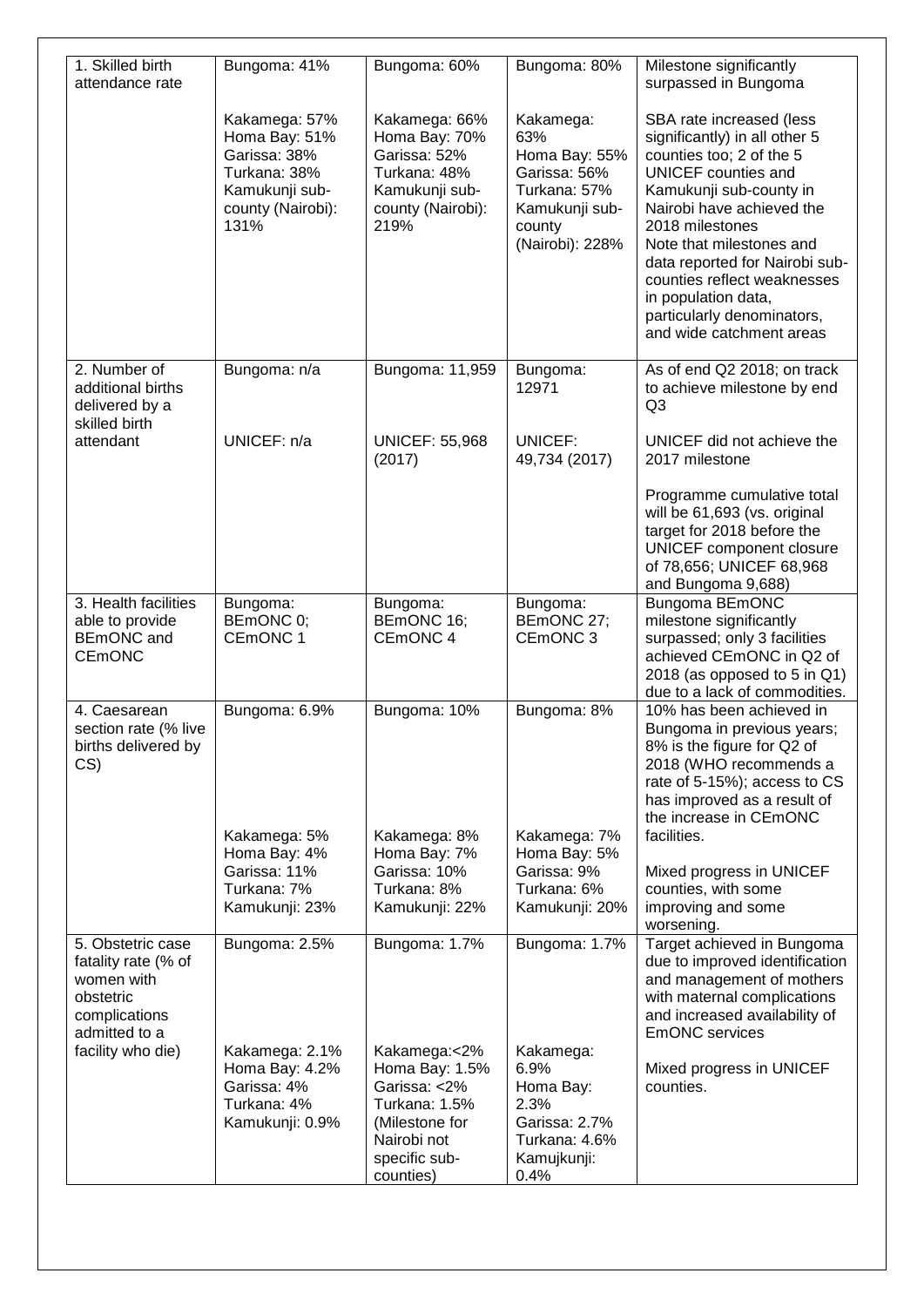| 6. Stillbirth rate<br>(number of<br>stillbirths/1,000<br>total births) | Bungoma: 28                                                                | Bungoma: 17                                                                 | Bungoma: 15                                                                 | Target in Bungoma achieved<br>due to improved quality of<br>care, increased availability of<br>EmONC services, improved<br>referral system and              |  |
|------------------------------------------------------------------------|----------------------------------------------------------------------------|-----------------------------------------------------------------------------|-----------------------------------------------------------------------------|-------------------------------------------------------------------------------------------------------------------------------------------------------------|--|
|                                                                        | Kakamega: 23<br>Homa Bay: 27<br>Garissa: 26<br>Turkana: 21<br>Kamukunji: 3 | Kakamega: 10<br>Homa Bay: 20<br>Garissa: 20<br>Turkana: 22<br>Kamukunji: 11 | Kakamega: 21<br>Homa Bay: 20<br>Garissa: 22<br>Turkana: 21<br>Kamukunji: 22 | mentorship for health<br>workers from lower level<br>facilities to improve skills in<br>managing maternal<br>complications and referral<br>decision making. |  |
|                                                                        |                                                                            |                                                                             |                                                                             | Mixed progress in UNICEF<br>counties.                                                                                                                       |  |

#### **Key points**

- The progress against outcomes above is not entirely comparing like with like with the five UNICEF supported counties (until Dec 2017) and the one MANI-supported programme since the counties UNICEF were working with have not had support from this programme for a year whilst the support in Bungoma is still current. The Evaluation component of this programme can look at the sustained impact of our support in all six counties over time (post-support in both cases).
- However, the results achieved in Bungoma county are impressive, particularly the significant increase in the SBA rate and a significant decrease in the stillbirth rate over time. MANI programme thinks this is due to the support for community activities to increase demand, including transport vouchers, and efforts to improve service delivery, including increasing the availability of EmONC and enhancing the quality of care.
- Increased BEmONC availability, together with mentoring for health workers in lower level facilities conducted by Options and LSTM, is reported to have played a key role in decongesting CEmONC facilities, by improving health workers' ability to manage complications and reducing unnecessary maternal referrals; this was confirmed during meetings with county health teams and health facility staff in Bungoma, Homa Bay and Kilifi.
- Readiness to provide BEmONC and CEmONC requires regular and rigorous monitoring rather than one off measurement; as Bungoma data shows, the EmONC status of facilities can change quickly as a result of the availability or not of drugs and supplies as well as skills.
- The introduction of the GoK's free maternity care policy in 2013, now called the Linda Mama programme, increased uptake of services including skilled delivery. During field visits, data shared by some facilities showed that the dramatic increase in deliveries also contributed to a short-term increase in maternal death; facility staff attributed this to the lack of a commensurate increase in staff to meet increased demand, which compromised quality of care.

#### **Explain major changes to the logframe in the past year**

For LSTM, the 2018 output milestones were revised where targets had been exceeded in 2017.

For Options, at outcome level, the SBA target was increased by 4% and the stillbirth target was renegotiated with DFID to ensure that it was realistic and achievable. A new output indicator (2.7 Percentage of PBF facilities (37 facilities) receiving quality bonus) was added to reflect PBF activities in Bungoma; output milestones were agreed for 2018 to reflect the extension of the contract to the end of December 2018 and the target for the percentage of women receiving at least 4 ANC contacts was increased to 49%, a 5% increase from 2017 performance of 44%.

**Describe any planned changes to the logframe as a result of this review**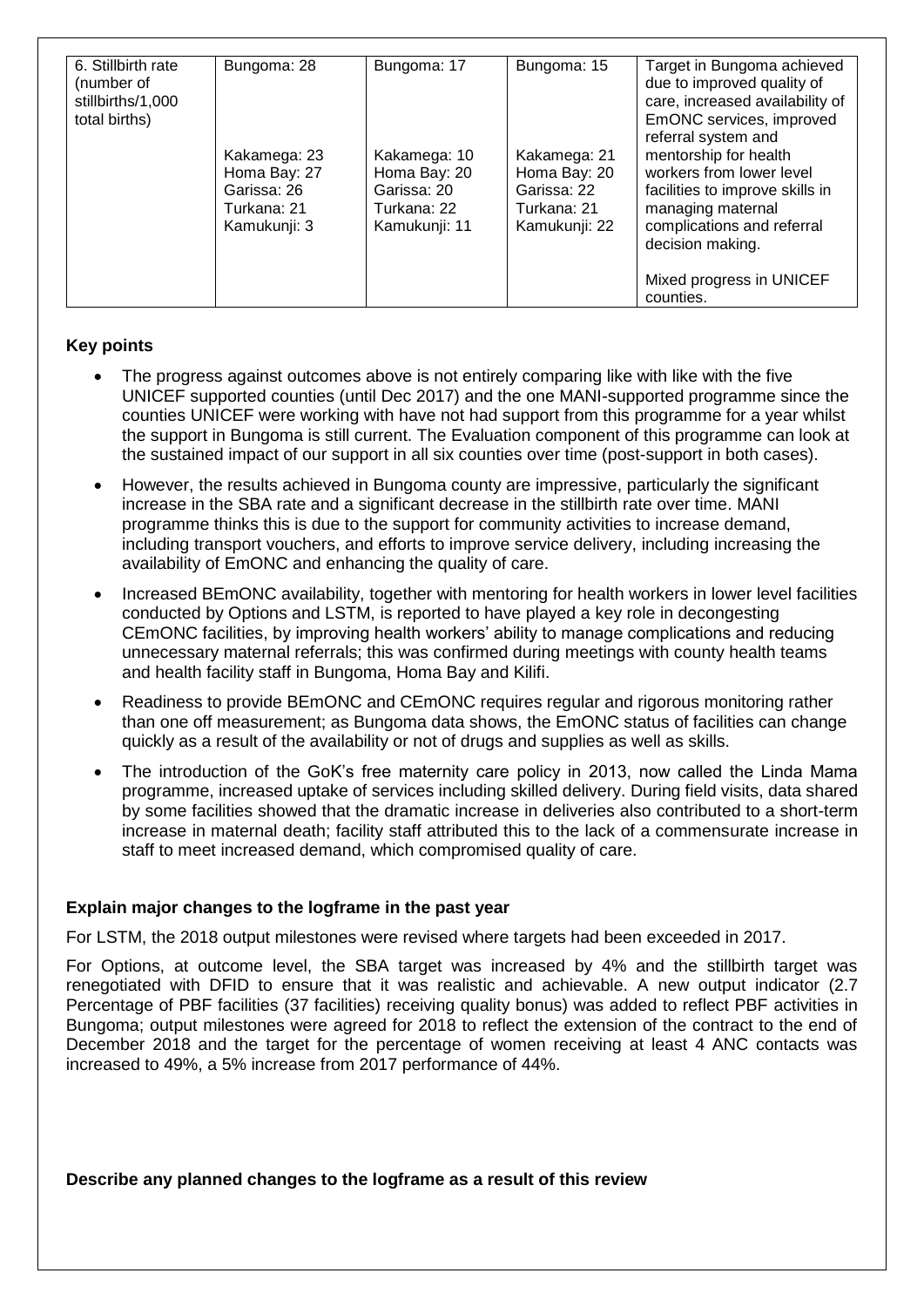The logframe will be substantially revised within the next quarter following this review to reflect: the closure of the UNICEF component; the upcoming close out of Options activities in Bungoma and the CICF; the extension of the accountable grant with LSTM; and the addition of DFID support for technical assistance (TA) for HSS via the World Bank MDTF.

The revised logframe will cover the period October 2018 to March 2023 and will reflect the shift in emphasis of the programme set out in the Business Case addendum and the MDTF Results Framework. The overarching objective of the next phase of the programme is to support the GoK to achieve the targets in its Reproductive Maternal, Newborn Child and Adolescent Health (RMNCAH) Investment Framework and to accelerate progress towards UHC.

The revised logframe will reflect the following specific programme objectives:

- Strengthen national-level health systems through the MDTF: To support GOK, and the MoH, in particular, to achieve sustainable health sector financing, including through increased allocation of domestic resources, and plans for UHC, and to strengthen other health systems building blocks including human resources for health and supply chain management which are essential parts of a functioning health system needed to be able to deliver MNH services.
- Build county capacity through the MDTF: To build capacity to plan, budget for and manage financing and delivery of health services. In line with the RMNCAH Investment Framework, priority will be given to the 20 counties with the worst MNH health indicators, the lowest coverage and utilisation of MNH services, and the weakest capacity. These priority counties include the current six programme counties. The programme will build on the approach to HSS taken by Options in Bungoma, including support for wider use of the Organisational Capacity Assessment tool to identify priority needs and monitor improvements in capacity.
- Institutionalise skills and systems for quality care through LSTM: To complete in-service EmONC training of health workers providing MNH care and support, counties to manage and deliver repeat trainings, institutionalise EmONC within pre-service training, institutionalise follow up and mentoring within the national supervision system and institutionalise MPDSR at national, county and health facility levels.

Underpinning these objectives is a greater emphasis on building sustainable capacity, institutionalising systems and reducing dependence on external support. While the expected impact and outcome of the programme will remain unchanged, the indicators used to monitor the outcome, and the outputs and indicators used to monitor them, will need to be revised to reflect the revised scope of the programme, including a less intensive approach to county support, and what it can deliver.

The outputs will be amended to focus on: sustainable health sector financing and strengthened systems at national level; increased county capacity to plan, budget for and manage MNH services; and institutionalised training, mentoring and monitoring of quality of MNH care.

## **D: VALUE FOR MONEY**

### **Assess VfM compared to the proposition in the Business Case, based on the past year**

**LSTM**: For the year under review, EmONC direct training costs (47%) and staff and office costs (32%) remained the largest cost categories for this component of the programme. Costs were driven largely by the number of people trained and the ancillary costs of training that include accommodation, transport and allowances. The main cost components have not varied significantly from the previous year, when direct training costs and staff costs constituted 50% and 27% of the budget, respectively.

**Options**: Grants for CICF projects (39%), fees for staff and consultants (36%), and voucher funds and programme activities (17%) were the main cost components. The total budget allocated to Community Health Volunteers (CHVs) and TBAs was relatively small, just under £120,000 for the year under review, but this component was one of the strong contributing factors to the success of the programme in Bungoma. Key cost drivers included the number of CICF projects and programme activities requiring consultants such as training. Vouchers for transport constituted less than 3% of the overall Bungoma budget.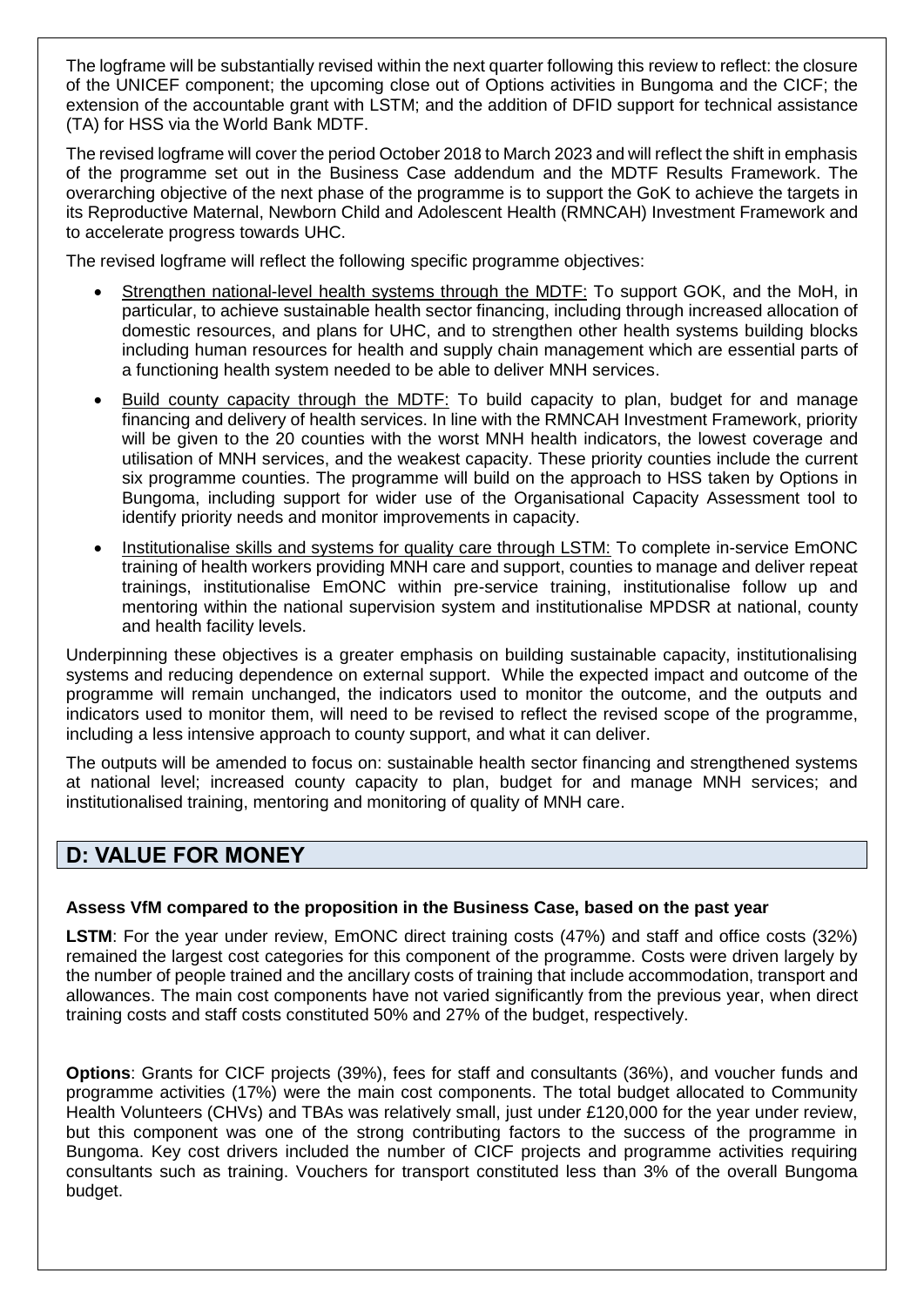Partners have continued to monitor value for money in line with the agreed framework from 2015, specifically on economy and efficiency. Data on effectiveness is being monitored and supplied to HERA, which is expected to conduct a cost-effectiveness analysis in 2019.

**Economy:** Overall, the partners track economy and there are several processes and activities in place to ensure good economy. LSTM continues to monitor the cost per participant in training, and costs per participant decreased by 8% in nominal terms between 2014 and 2018 to £318 per participant. Options' costs per trainer trained are lower (£53), reflecting the different scope of training across the two partners' activities. In Bungoma, average quarterly reimbursements to CHVs increased from approximately £10 per volunteer to £12.01 in 2018, owing to an increase in the reimbursement paid per volunteer from KES200 to KES500 during the year, in a bid to increase voucher distribution and utilisation. The average daily fee rates for consultants vary, with Bungoma at £354.79 per day and the CICF at £128.07. Options realised cost savings from collaboration with other partners of up to £11,600 during the year, where MannionDaniels and CICF only paid for the proportion of costs for various activities, with other NGOs or counties contributing the rest.

**Efficiency & Effectiveness:** The most recent cost-effectiveness analysis conducted in 2017 indicated that the programme was highly cost effective, with a cost per DALY averted of £737, set against a benchmark of the GDP per capita of Kenya, which is currently approximately £1,100. HERA plan to repeat this cost-effectiveness analysis in 2019. Performance at outcome level has been very strong, with most outcome level indicators met or surpassed in Bungoma, under the Options component. For example, the SBA rate has surpassed the target of 60% and is currently at 80%; cumulatively more than 12,000 additional births have been delivered by a skilled birth attendant and more facilities (27) are providing BEmONC services than projected (16). The obstetric case fatality rate has decreased, to 1.7%, meeting the target of 1.7% while the stillbirth rate of 15 per 1,000 almost reached the target of 17 and overall has decreased from 28 per 1,000 since 2014. Without Options' support, it is unlikely that this magnitude of health systems strengthening and improvement in health outcomes in Bungoma would have been achieved during the programme period. All support to Bungoma county health management team, subcounty teams and health-facilities has gradually been handed over to the county authorities over the last year (transition period).

**Equity:** The programme is equitable, as it targets disadvantaged communities and regions with poor health outcomes e.g. Bungoma. The programme's focus on MNH prioritises women and young children who, in most settings, have worse health outcomes than the rest of the population. Specifically, Bungoma is one of the counties which, in 2014, when the programme started had some of the worst MNH indicators in Kenya, with most basic MNH coverage statistics below the national average.

As noted in the 2017 annual review, the Business Case does not set targets to be achieved for economy and efficiency, but proposes benchmarking costs to similar and related programmes in Kenya. None of the partners is actively benchmarking performance with other programmes. This is due to a combination of factors, some of which are beyond their control, e.g. obtaining reliable cost data from other programmes/competitors is not straightforward, the uniqueness of some of the programme elements, e.g. the CICF, make benchmarking difficult. Partners have requested additional support from DFID on monitoring and measuring VfM which would enhance their capacity to report on the necessary indicators.

As also noted in the 2017 annual review, the VfM framework the implementing partners are using contains some weak indicators which may not be able to illustrate how well VFM is being achieved by the programme. The framework in place can be improved, and some suggestions include the following:

- Disaggregating key unit costs by specific activity, e.g. cost per training reported by specific training conducted, not aggregated across all training activities in the programme.
- Benchmarking key costs against comparable DFID programmes in Kenya and the region.
- Reporting on key programme metrics such as proportion of programme overhead costs in relation to total budget.

Nevertheless, most indicators reported by the partners in the year under review show economy and efficiency performance comparable to the previous year. There are no trigger points identified in the Business Case. The Business Case target for cost effectiveness performance of £100 per DALY averted is unlikely to be met. There have been substantial revisions to the scope of the programme since the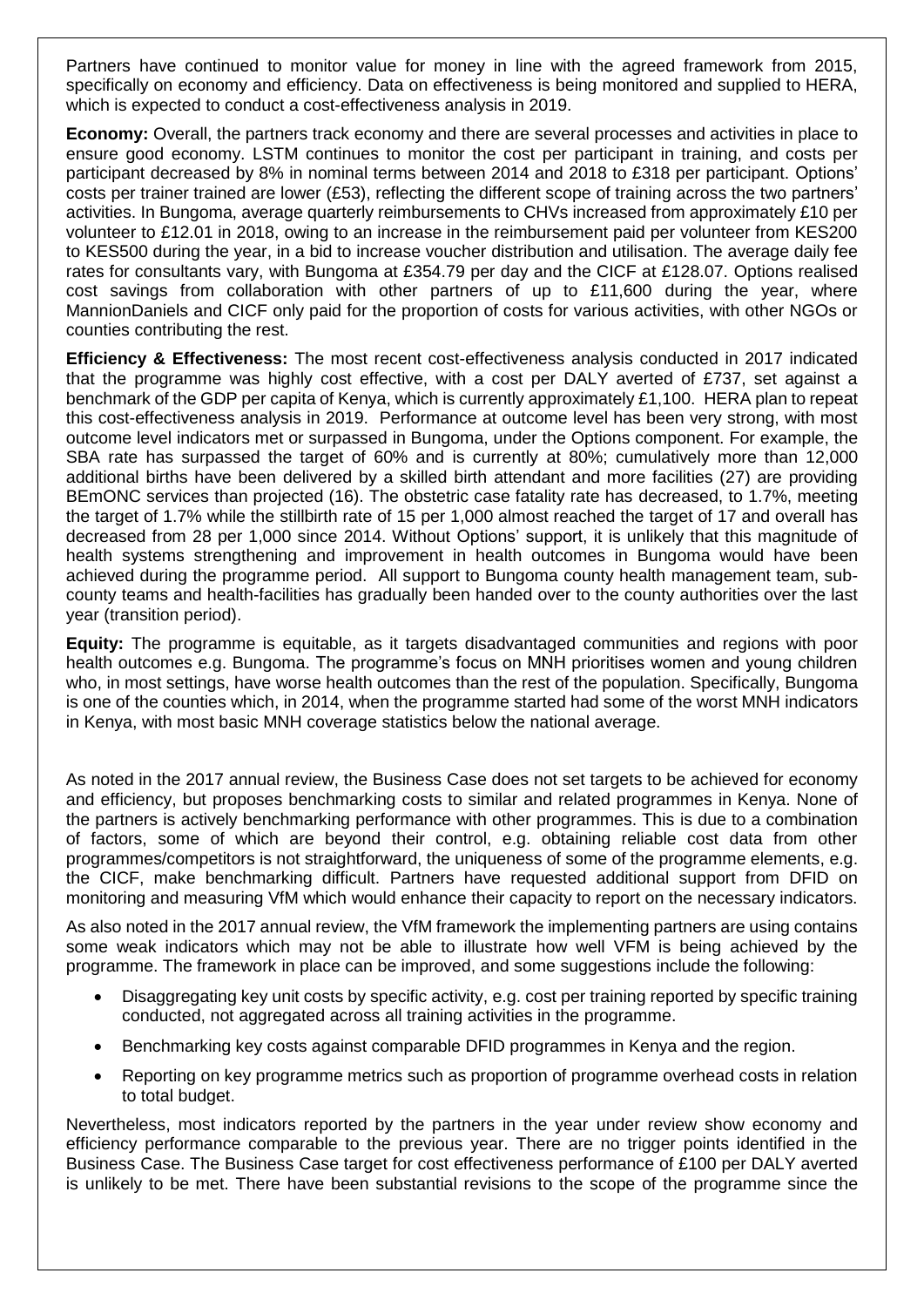project commenced. The closure of the UNICEF component, and many of the assumptions that informed the Business Case targets for cost effectiveness no longer hold.

#### **Explain whether and why the programme should continue from a VfM perspective, based on its own merits and in the context of the wider portfolio**

The MNH programme represents good VfM, and should continue. The ongoing programme activities should continue to deliver good results and the focus on sustainability will enable the supported counties, particularly Bungoma, to leverage the support from the programme and continue improving health outcomes among the target population beyond DFID's support. It can be anticipated that the follow-up cost-effectiveness study due to be conducted next year will show that the programme continues to be highly cost effective.

## **E: RISK**

**Overall risk rating**: Moderate. The overall risk rating is unchanged.

Both LSTM and Options (and Options' partners) have risk matrices and systems for monitoring risk, which are updated quarterly. The risks identified in the Business Case remain. However, the risk matrix will need to be updated to reflect the changes in the context and the programme and a separate risk matrix developed for the MDTF.

#### **Changes in the risk context**:

- Some risks have increased or emerged since the risk registers were developed, including those associated with security, staff transfers and turnover in county governance and health management structures, reduced central funding for counties and problems with funds flow to counties and facilities, £:KES exchange rate fluctuations due to the weaker £, and heavy rains. LSTM reports that, due to increased security risks in counties bordering Somalia, activities have been relocated or undertaken by county reproductive health coordinators. Heavy rain and flooding increased the operational costs of some activities as alternative travel arrangements were required. The late 2018 increase in taxation on fuel introduced by the Government of Kenya is likely to increase other costs.
- Other risks, such as political uncertainty and health worker strikes have decreased since the 2017 annual review, although future industrial action by health workers cannot be ruled out and strikes by university lecturers have affected LSTM activities in 2018. To mitigate against this risk DFID will be much quicker to engage diplomatic efforts to help avert a future strike given the detrimental health impact of the last strikes.
- Increased focus on UHC as a political and national priority presents an opportunity to increase coverage of and access to health services, although achieving the country's UHC agenda will require a significant increase in domestic investment in health. It will also be critical to ensure that the UHC package includes comprehensive MNH care, including the cost of laboratory tests, which are reported to be a deterrent for some poorer women, and that the push to achieve increased coverage does not undermine the quality of care.

#### **Key risks affecting successful delivery of results**:

 Lack of ownership, commitment and action by national MoH could undermine progress with planned LSTM activities, in particular, the development of a national mentorship package and strengthening MPDSR, including taking forward the recommendations arising from the confidential enquiry into maternal death. The MoH has limited capacity and much of its attention has been focused on the UHC agenda and other more immediate priorities. DFID will continue to engage with senior leadership in the MoH to encourage greater leadership and responsiveness on this matter.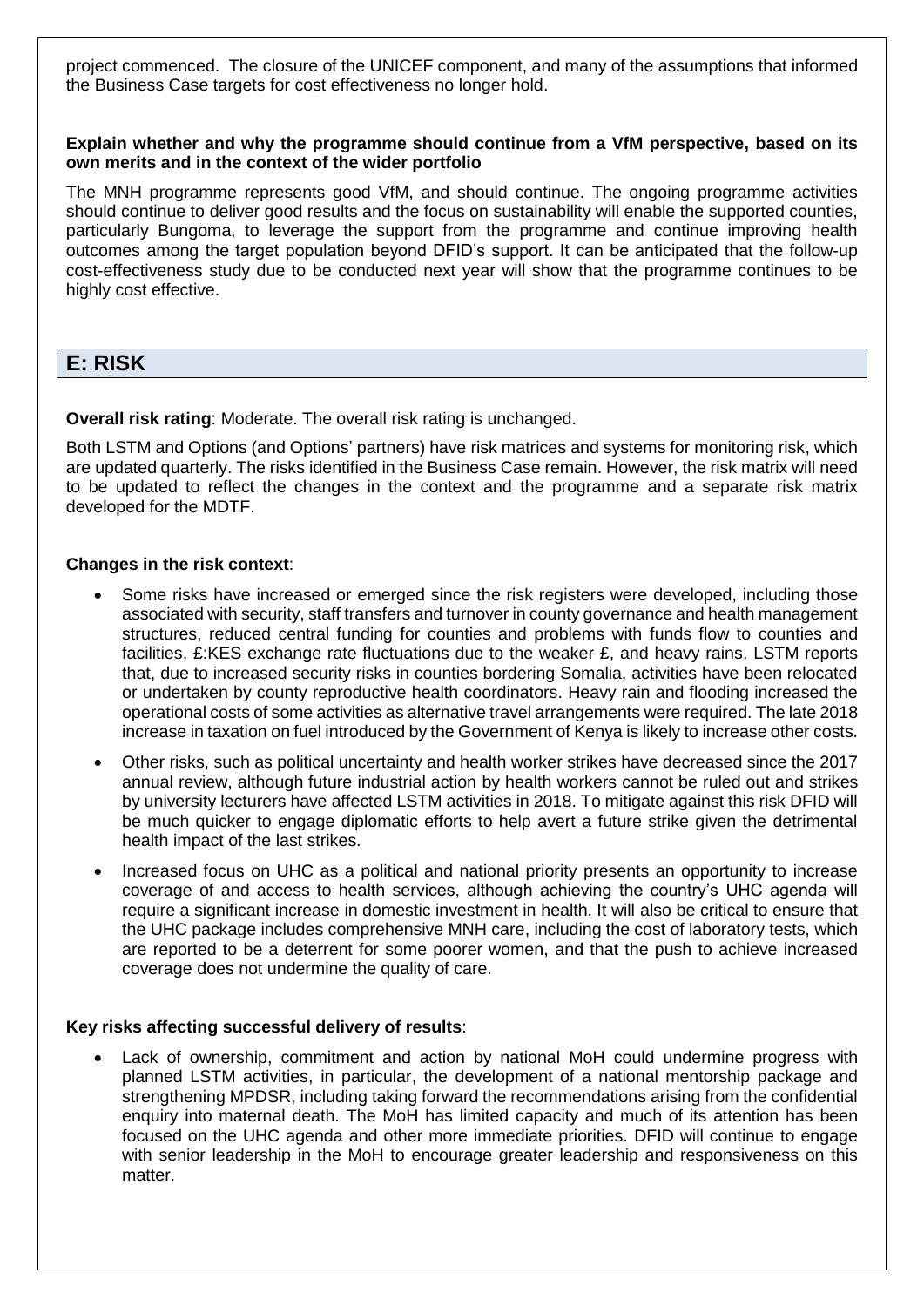- Management and leadership capacity is variable and remains weak in some counties; efforts to strengthen county capacity to plan and budget for and manage health services are also undermined by frequent changes in county governance and health management personnel. A Key lesson can be learnt here from the Bungoma county work where a county plan was put in place to reduce staff turnover.
- Options has implemented a transition strategy in Bungoma and most programme activities will be sustained after the Options component ends in December 2018, either by the county or by partners. One key risk for sustainability is that the county plans to support many of the activities using World Bank THS-UC funding; longer-term sustainability will depend on county financing after this programme ends.
- Many counties have increased their health budgets but a significant proportion of these are accounted for by improvements in infrastructure and the costs of staff salaries, particularly in counties that are recruiting staff to address HRH gaps. This leaves limited funding for specific activities such as repeat EmONC in-service training or post-training mentoring. One mitigating action for is that LSTM is seeking a cost-sharing agreement with counties for future health worker training work.
- The shift in the next phase of the programme to a different, and less intensive, model of technical support for HSS across a larger number of counties could undermine achievement of the programme impact and outcome, and it will be critical for DFID to monitor the relevance, quality and effectiveness of TA inputs.

#### **Update on partnership principles**

The partnership principles for Kenya were last updated in April 2017 and will be updated again later in 2018. The last update concluded that, while the GOK has a strong commitment to poverty reduction, UK aid will not be channelled directly through GOK financial systems until there is evidence of substantial improvements in the integrity of financial management systems. Both Options and LSTM have worked with national and county governments to deliver shared objectives but have not channelled funds through GOK systems.

## **F: DELIVERY, COMMERCIAL & FINANCIAL PERFORMANCE**

#### **Performance of partners and DFID, notably on commercial, and financial issues**

**Narrative and financial reporting**: Both LSTM and Options have met DFID quarterly narrative and financial reporting requirements.

The following table shows funds disbursed to date for the current programme partners.

| <b>Partner</b>                                 | Total budget (£) | Disbursed by DFID to Q2<br>2018 £ | <b>Balance</b> |
|------------------------------------------------|------------------|-----------------------------------|----------------|
| Options<br>(Bungoma<br>including CICF and ICF) | 22,909,537.00    | 21,329,087.65                     | 1,580,449.35   |
| LSTM                                           | 10,317,232       | 9,146,544.67                      | 1,170,687.33   |
| <b>HERA</b>                                    | 300,000          | ٠                                 | 300,000        |
| World Bank                                     | 4,000,000        | 500,000                           | 3,500,000      |

Overall the quality of financial management of both implementing partners has been satisfactory. LSTM has made efforts to reduce the variance between quarterly forecast expenditure and actual expenditure following feedback from DFID in early 2018, and monthly forecast updates have been reinstated.

**Partner and DFID performance**: Options has performed strongly, delivering against targets and payment milestones, which have been approved by DFID. Achievement of the payment milestone related to increased caesarean section rate, due in Q4 2017, was delayed because of health worker strikes, but submitted and approved in Q2 2018. Performance of Options' partners at national and county levels and partnership management has also been effective; the Bungoma consortium has taken a one project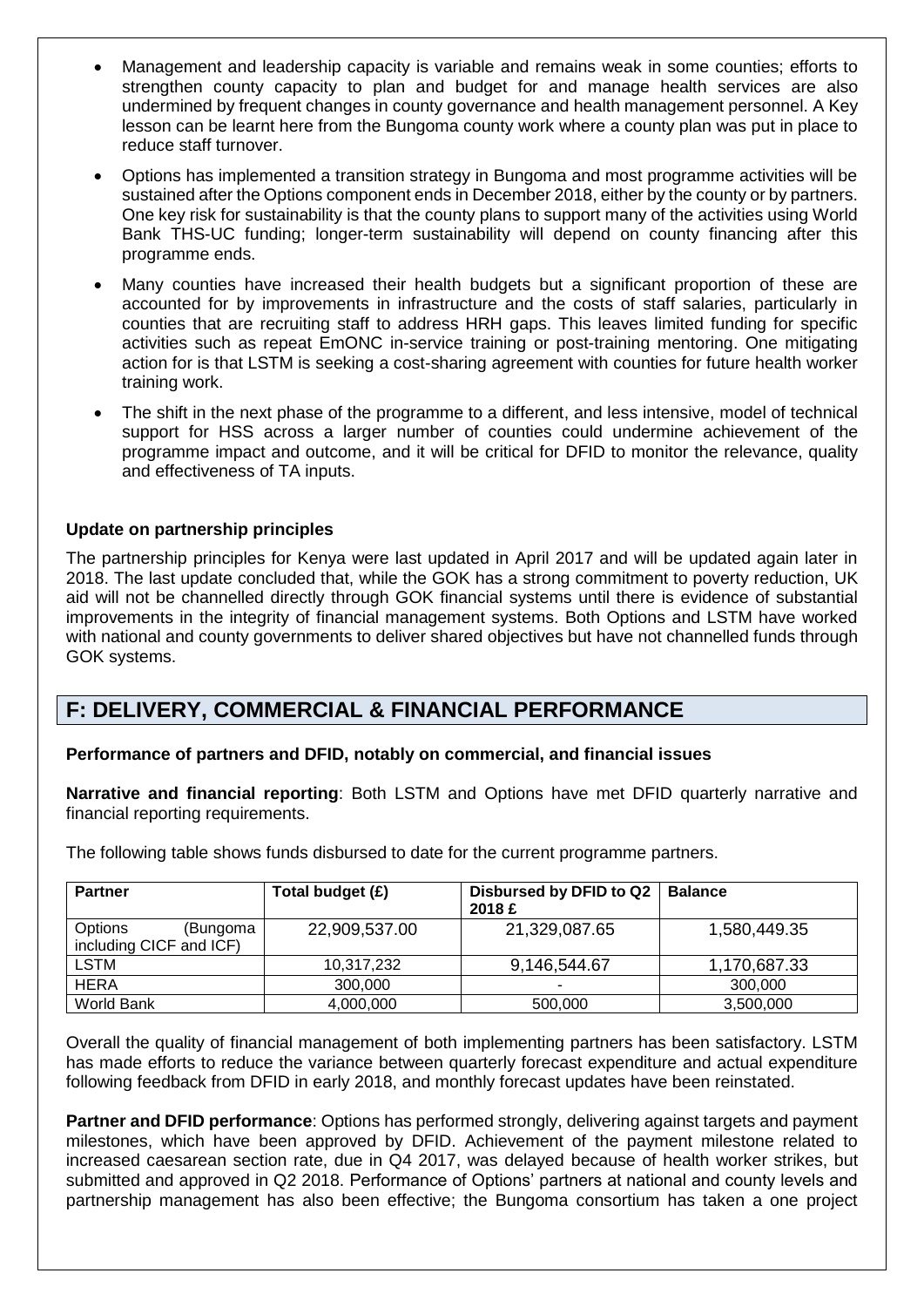approach rather than working separately. LSTM performance has also been good, although progress in some areas has been constrained by factors related to the MoH.

Coordination and communication between Options and LSTM, and by both partners with DFID, has been positive and productive. Since the UNICEF component closed, DFID has coordinated the programme and Options and LSTM have separate meetings with DFID to update on progress. The decision to close the UNICEF component was communicated officially to counties not long before the component ended and this allowed little time for UNICEF to plan for transition. There was no meeting with remaining programme partners to discuss the implications of the close of the UNICEF component for programme coordination and it would have been helpful if DFID had organised this. Internews has worked well with CICF partners and has also provided useful support to LSTM on media engagement. Both LSTM and Options have a good working relationship with the national MoH and with county health teams in the counties where they operate.

LSTM and Options have engaged in national coordination and technical committees e.g. the National Pre-Service Training Task Force, National MPDSR Committee and the MNH Technical Working Group, although the latter has met infrequently. There is no mechanism for national coordination of government and heath donors and technical agencies, although various structures have been established focusing on UHC.

#### **Recommendation:**

 DFID to ensure that changes to programmes and the implications of changes are communicated clearly and as early as possible to relevant stakeholders.

**Asset monitoring**: Both LSTM and Options have systems in place to record and monitor assets procured with DFID funds; both partners have submitted updated asset registers as required and Options submitted a final asset register for the Bungoma component in September 2018. Options has also developed asset registers for CICF partners and submitted asset disposition plans for grantees that have closed out or are shortly to close out. During field visits for this review, all equipment and other assets procured with DFID funds that were observed had a visible UKaid logo.

| Date of last narrative financial report(s) | LSTM Sept 2018; Options Sept 2018                                                     |  |
|--------------------------------------------|---------------------------------------------------------------------------------------|--|
| Date of last audited annual statement (s)  | LSTM March 2018 for FY ending 31<br>July 2017; Options for FY ending<br>December 2017 |  |

Summary information from recent audits was as follows:

**MSI (Options) –** The audited financial statement covers the period Jan-Dec 2017. The auditor's opinion was that MSI's group financial statement and company financial statements give a true and fair view of the state of the group's and of the company's affairs as at 31 Dec 2017.

**LSTM -** The audited financial statements cover the period for the year ended 31 July 2017. The auditor's opinion is that proper books of account have been kept and the accompanying financial statements which are in agreement give a true and fair view of the financial position of LSTM as at 31 July 2017.

## **G: MONITORING, EVIDENCE & LEARNING**

#### **Monitoring**

Options has an effective monitoring framework and the team in Bungoma meets regularly with the county and six sub-county health management teams as well as conducting regular visits to supported health facilities. Learning from activities in Bungoma and the CICF has been used to inform programming. LSTM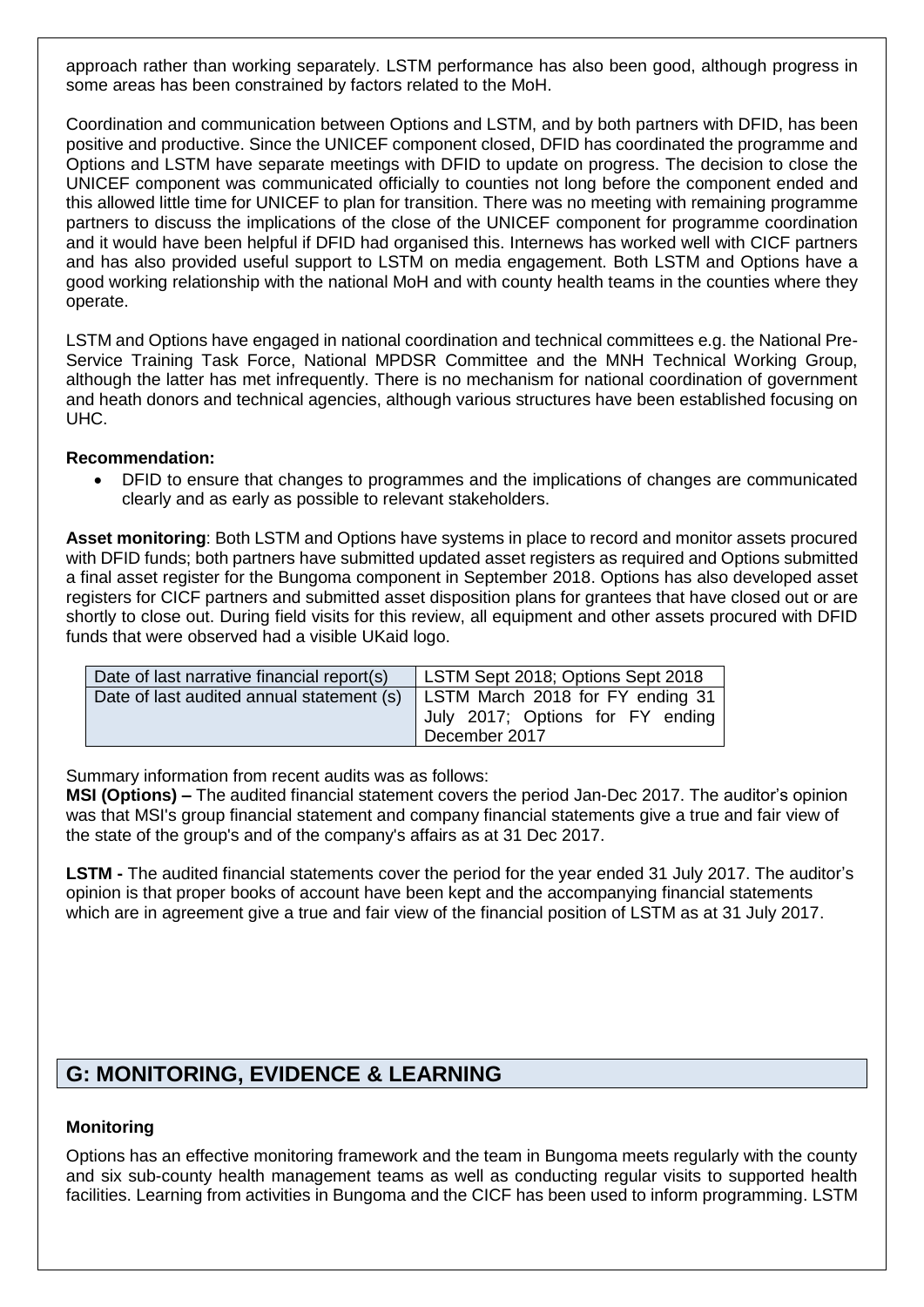also conducts regular visits to counties to conduct follow-up visits to facilities and monitor programme activities. Both partners provide quarterly progress reports to DFID and capture beneficiary feedback and human-interest stories.

The annual review was conducted by external health and VfM consultants with inputs from DFID Kenya. Meetings were held in Nairobi with DFID, Options and KPMG (CICF), PATH (CICF grantee), Internews, LSTM, MoH and the World Bank. Field visits to Bungoma, Kilifi and Homa Bay counties included meetings with county and sub-county health management teams, health personnel at county and sub-county hospitals and health centres, KMET, Mount Kenya University, RCTP-FACES, Afya Africa Research, SCI (CICF grantees), and community members (including community health workers and MNH service beneficiaries).

#### **Evidence**

Evidence has been used to improve policy and programming in several ways. MPDSR data is being used to improve facility management of deliveries as well as to advocate for action to address the main causes of maternal death. MPDSR data shows that haemorrhage is one of the main causes and, as a result, several counties have established or are planning to establish blood banks or blood bank satellites to improve the availability of safe blood. For example, Kakamega has established a blood bank, Kilifi is in the process of doing so, and Options has supported Bungoma to establish a blood bank satellite and blood donation strategy. Options has also documented lessons concerning availability of safe blood in a briefing sheet that has been shared at national and county levels. CICF projects are also generating evidence that is influencing policy and practice, for example, on KMC, UBT and potentially telemedicine and electronic medical record systems. Internews adapted its strategy in the second year of implementation to target heads of department in the MoH and broadcast and print media editors, to strengthen support for the work of government officials and journalists trained earlier.

Based on evidence of effectiveness in changing health worker attitudes, which in turn increased uptake of services, LSTM has integrated Respectful Maternity Care into EmONC training<sup>20</sup>. Training has also been revised to reflect changes in WHO guidelines on newborn resuscitation as well as issues such as fistula and female genital mutilation (FGM). LSTM has completed several operational research studies. Articles have been published or will be published e.g. on the knowledge and skills of health workers before and after EmONC training in sub-Saharan Africa countries including Kenya; lessons from implementing MPDSR in 10 countries and specifically from implementing MPDSR in Kenya; health systems governance for CEmONC facilities, and implementing the free maternity services policy in Kenya. Other published articles are on important topics, e.g. systematic reviews of definitions of community health workers and of social return on investment methodology, stillbirth classification, but are perhaps less directly relevant to the MNH programme in Kenya. Further publications are due in the next 12 months.

HERA has just completed an evaluation inception report and plans to visit Kenya in Q4 of 2018 to conduct interviews, facility assessments and focus group discussions in Bungoma as well as to collect data relating to the CICF and LSTM's work. In 2019, HERA will conduct a household survey in Bungoma, to collect data for comparison with Options' baseline data. The evaluation will compare sub-counties supported by Options and sub-counties not receiving Options support (although in some cases, other partners are providing support for MNH) and HERA will submit a final evaluation report in Q3 of 2019. Comparison with UNICEF counties is not included in the evaluation Terms of Reference<sup>21</sup>.

#### **Learning**

l

As part of Options' exit from Bungoma, there has been a major focus on capturing and disseminating learning and evidence. Options has developed a learning agenda and has produced a series of policy and technical briefs and case studies, on a range of topics. These include on MPDSR and perinatal death review and reporting, lessons learned from annual planning and budgeting and the impact of devolution, the method and outcomes of the Organisational Capacity Assessment and Options' approach to HSS,

<sup>&</sup>lt;sup>20</sup> A common reason women have not wanted to give birth in institutions in Kenya is the poor 'customer care' they received from staff. Many women have been treated badly by staff. Respectful maternity care is about treating mothers who are giving birth with respect.

 $21$  This may need to be revised as it is unclear why these counties/activities were not included. The overall contract with HERA now needs to be extended to reflect the programme extension.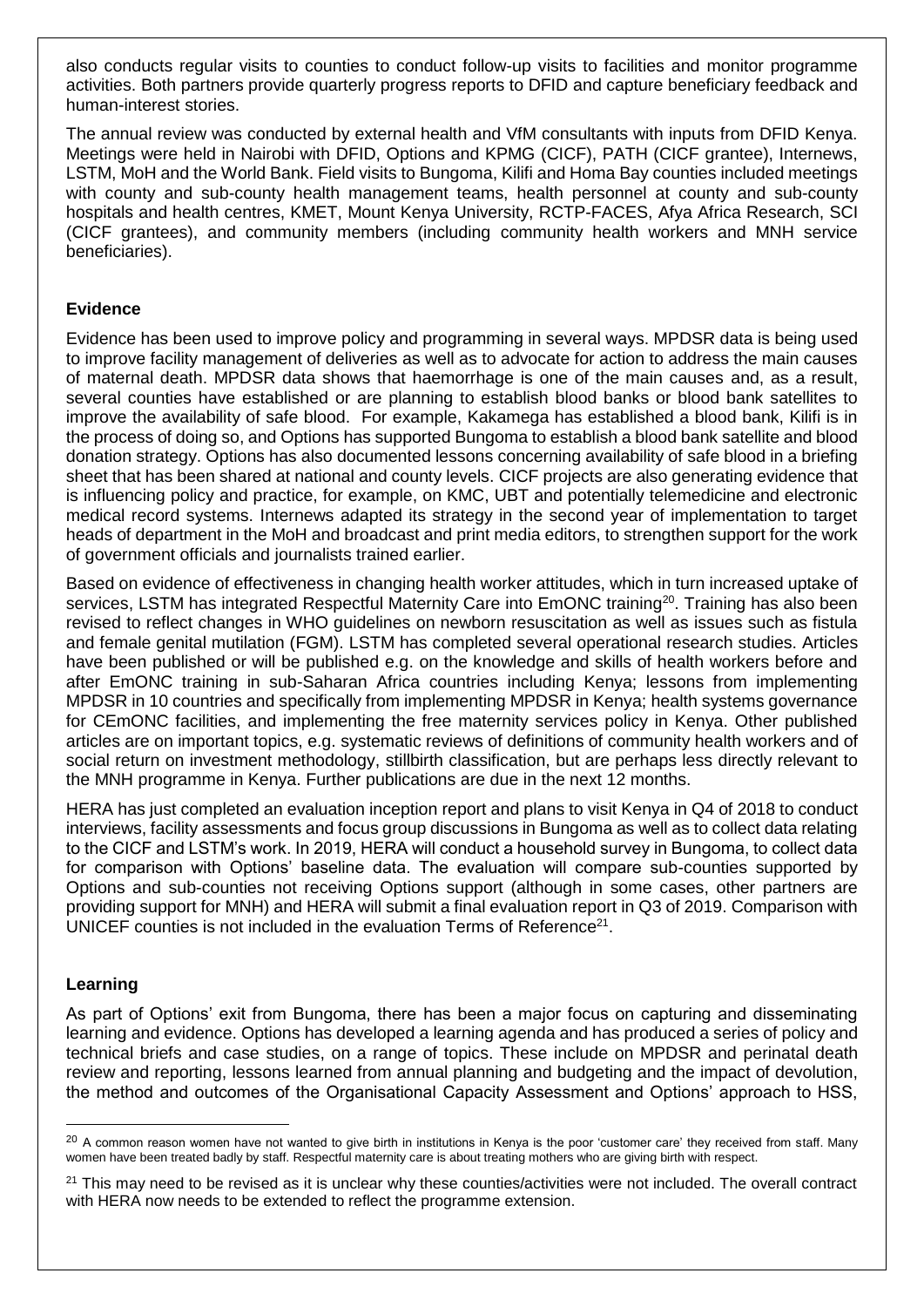operationalisation of Linda Mama, re-orienting TBAs as Birth Companions, and the impact of DSF and PBF on uptake and quality of MNH care.

Options has also presented findings at a range of conferences and meetings, including the Africa Forum on Quality and Safety in Healthcare in February 2018, International Africa Society for Blood Transfusion Congress in June 2018, 13th Scientific Conference of the East, Central and Southern African College of Nursing in September 2018, and the 5<sup>th</sup> Global Symposium on Health Systems Research in Liverpool in October 2018. Additional learning products will be produced between now and the end of 2018.

The CICF also has a communications and learning strategy. The CICF team is organising an innovation track at the 2<sup>nd</sup> ever African Union's (AU) Maternal Health Conference in Nairobi in October 2018 to showcase and share learning from CICF projects as well as specific forums to share learning on telemedicine and interoperability of electronic health (e-health) approaches. The CICF website has been improved and CICF and its partners have also made good use of social media to share project activities and findings. Each CICF project will result in a learning brief or peer reviewed paper. To date, the CICF and its partners have produced policy briefs, guidelines on HMB, quality obstetrics and perinatal care, and e-health, training manuals on KMC and UBT, and journal articles. Internews has helped to publicise CICF projects through media articles and videos.

Internews has made a significant contribution to raising the visibility of MNH issues, strengthening relationships between government health officials and the media and improving the quality of media coverage of MNH, through training national and county MoH, journalists and editors and supporting joint meetings. Media interest has been particularly high with respect to CICF projects including human milk banking, KMC and telemedicine. Internews support was also instrumental in supporting the MoH to make public the findings of the confidential enquiry into maternal deaths.

LSTM has also disseminating learning through conferences and meetings including the Kenya Obstetrical and Gynaecological Society Conference in February 2018 and the Kenya Health Forum in March 2018.

#### **Progress on recommendations from previous reviews**

- 1. DFID to review the programme target for additional births attended by a skilled birth attendant in view of the early closure of the UNICEF component. *Not revised but will be changed following this annual review as follows: original cumulative programme target for 2018 was 78,656 (UNICEF 68,968; Options 9,688); revised target 61,693 (UNICEF 49,734 achieved by end of 2017; Options 11,959 revised up from 9,688 due to contract extension and agreed with DFID)*.
- 2. DFID to communicate the decision to close the UNICEF component to the counties and plan join follow-up visits with UNICEF. *Decision was communicated, including through DFID meetings with counties; no follow up or transition planning undertaken by UNICEF*.
- 3. UNICEF to develop a one pager for each county that summarises investment, activities and improvements, assesses the implications of closure, and develops an exit strategy and plan for more detailed discussion with counties. *This was not taken forward by UNICEF as they are still engaging with these counties to a limited degree*.
- 4. DFID to explore options for scaling up/extending programme activities post contract end. *DFID extended the contract with Options to December 2018 to allow for transition planning and exit; LSTM activities will be extended for a further 4 years from April 2019 to March 2023 through a Business Case addendum to the programme*.
- 5. LSTM to support the MoH and counties to develop and deliver a national mentorship package. *Limited progress*. *LSTM received a formal request for support to develop a national mentorship package from the MoH in August 2018; progress is contingent on identifying funding –so the extension to LSTM's work under this programme needs to consider this*.
- 6. Consider replacing Output indicator 2.2 as all counties now have annual work plans and budgets. *Will be replaced when the logframe is revised to reflect DFID support for HSS for MNH through the World Bank MDTF*.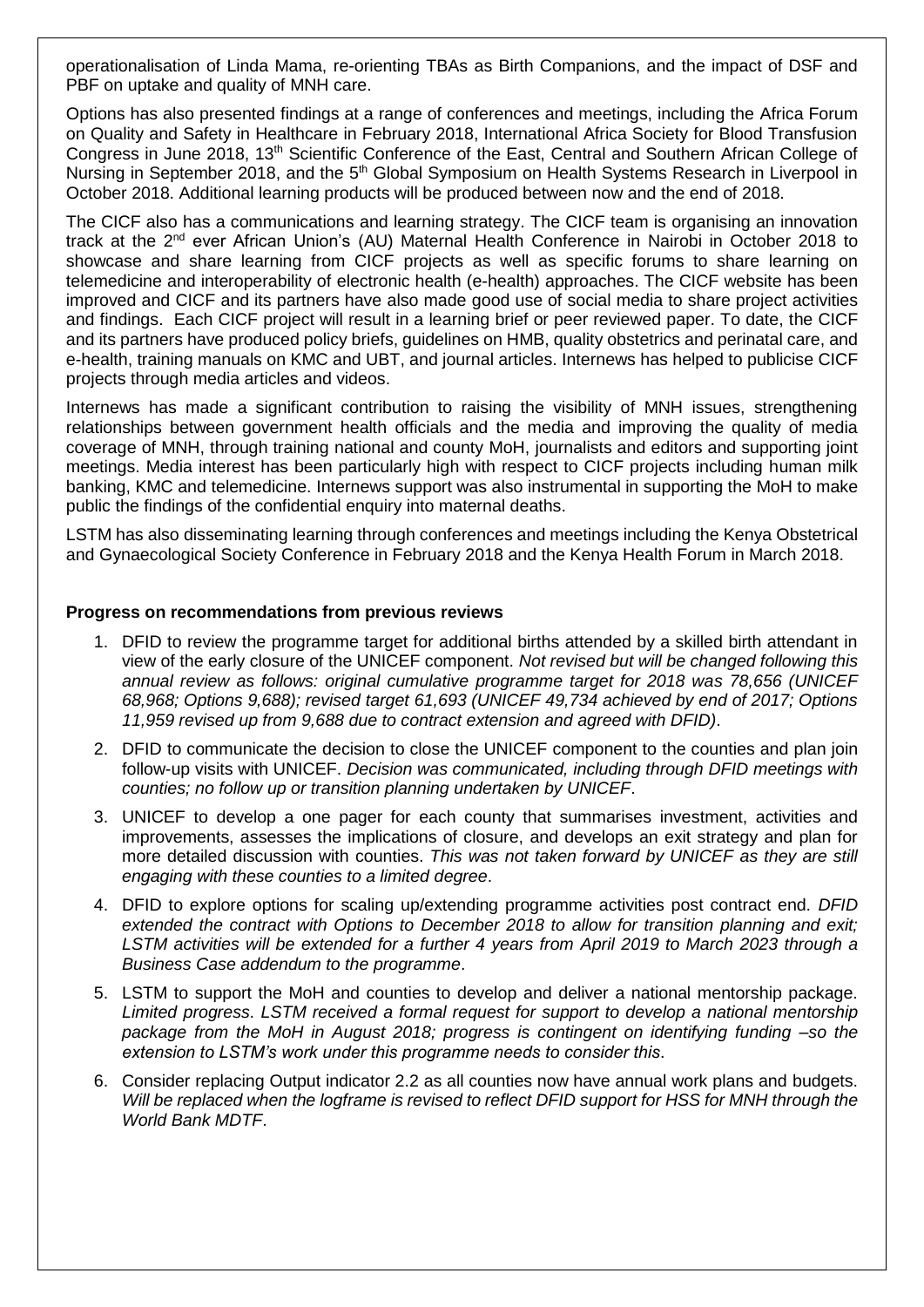- 7. DFID to finalise with the World Bank the development of a MDTF to support HSS. *DFID has agreed to provide £2m to the MDTF in total to end February 2020 through an Administrative Arrangement signed in September 2018<sup>22</sup>* .
- 8. DFID to ensure that partners receive additional support on VfM to strengthen the current VfM framework, develop capacity to measure the VfM impact of their activities and conduct an end-line cost-effectiveness study. *No progress since 2017; this recommendation needs to be taken forward during the next phase of the programme*.
- 9. LSTM to support the MoH and counties to develop a strategy to identify and train newly recruited health workers and conduct repeat EmONC training in facilities with high staff turnover. *No strategy yet developed; LSTM proposes to take this forward under the next phase of the programme through developing and testing a model for supporting counties to independently manage repeat trainings and monitor the impact of training*.
- 10. LSTM to support the MoH in the planned health facility assessment of impact and sustainability of EmONC training. *No progress. LSTM has offered to provide technical support if the MoH is able to secure additional funding for this activity*.
- 11. Options and LSTM to follow-up with the national MoH to ensure mandatory reporting of perinatal deaths. *This was discussed at the MPDSR committee meeting in July 2018 and MoH has confirmed that the next confidential enquiry report will include a review of perinatal deaths; subsequent progress has been limited awaiting MoH commitment to provide staff to work with LSTM on perinatal death issues in the National MPDSR Secretariat. Progress at county level will require printing and provision of the required tools and forms and minor revisions to the DHIS; the main hold up appears to be funding to cover the costs of printing*. *Options support has assisted Bungoma to become the top performing county on reporting of perinatal death*.
- 12. Options to ensure that CICF project findings are shared with wider stakeholders, especially national and county governments. *Options recruited a communications consultant to strengthen documentation and sharing of learning and evidence, improve the website and use of social media platforms; strengthened engagement with county health teams; produced a series of policy and technical briefs and manuscripts for publication; presented at conferences and meetings and is organising an innovation track as part of the upcoming AU MNCH conference in Nairobi*.
- 13. Options and HERA to undertake further analysis of ANC utilisation to generate more evidence on the reasons why women are not adhering to the recommended four visits during pregnancy. *HERA has been contracted by DFID and will consider this and other issues as part of the programme*  evaluation. Options has improved ANC performance in Bungoma through a combination of *interventions* (see Output 3).

 $22$  The business case addendum which was approved was for an additional £4m for the MDTF element of the programme which runs until 2022. However, money spent beyond 2020 (the current spending review period) needs approval from Treasury/now Management Accounts Group. This takes time and so DFID Kenya has signed an AA with the WB for the first two years and will then sign another AA for the second two years once the approval for outer year spend comes through and subject to the performance of the MDTF in the first two years.